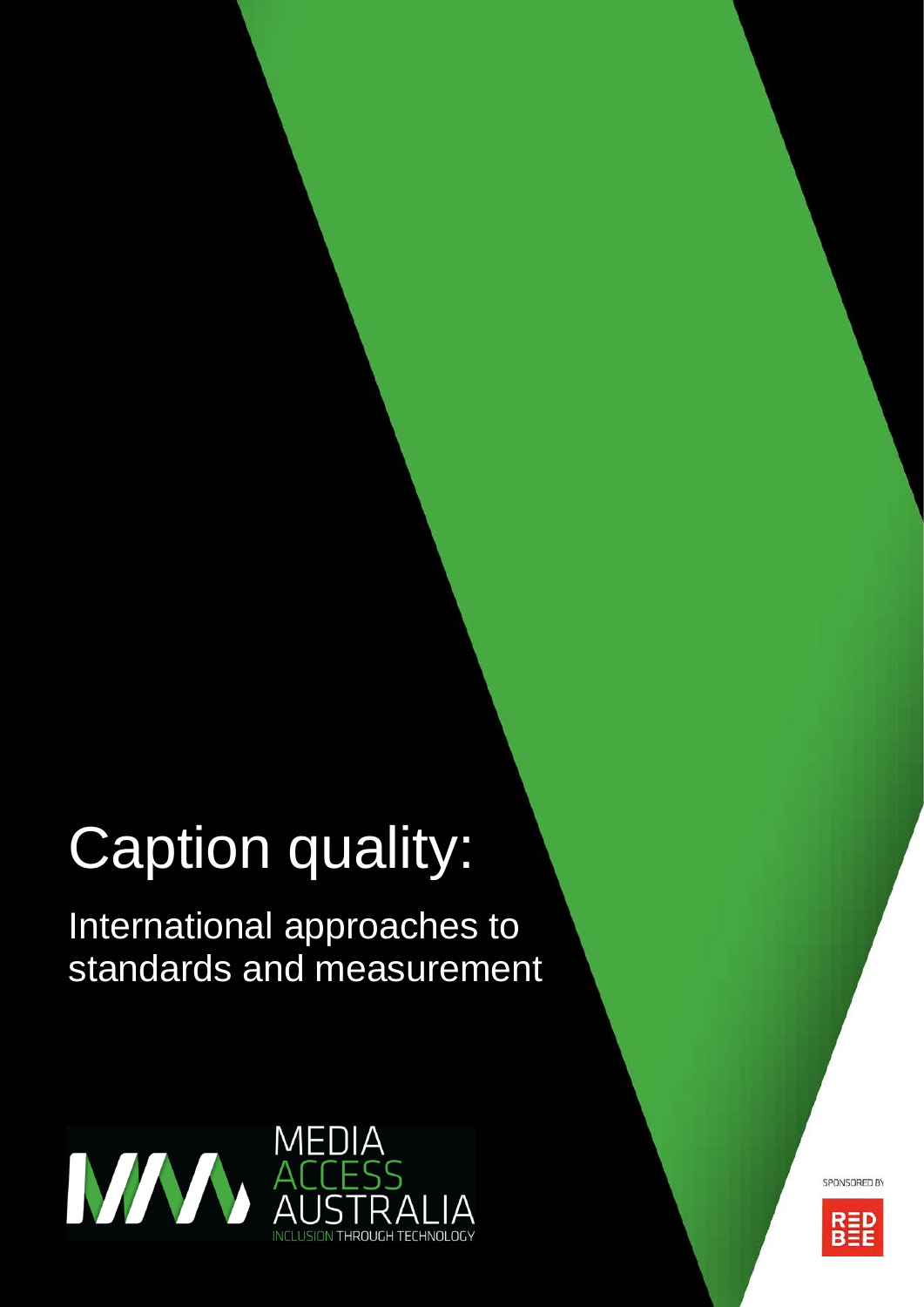# **Contents**

| 1. |                                                                                    |  |
|----|------------------------------------------------------------------------------------|--|
| 2. |                                                                                    |  |
| 3. |                                                                                    |  |
| 4. |                                                                                    |  |
| 5. |                                                                                    |  |
|    |                                                                                    |  |
|    |                                                                                    |  |
|    |                                                                                    |  |
|    |                                                                                    |  |
|    |                                                                                    |  |
|    | 5.2.1 The CRTC's English-language and French-language caption quality standards 14 |  |
|    |                                                                                    |  |
|    |                                                                                    |  |
|    |                                                                                    |  |
|    |                                                                                    |  |
|    |                                                                                    |  |
|    |                                                                                    |  |
|    |                                                                                    |  |
|    |                                                                                    |  |
| 6. |                                                                                    |  |
|    |                                                                                    |  |
|    |                                                                                    |  |
|    |                                                                                    |  |
|    |                                                                                    |  |
| 7. | Commentary on caption quality issues and their treatment in different standards 26 |  |
|    |                                                                                    |  |
|    |                                                                                    |  |
|    |                                                                                    |  |



 $\overline{2}$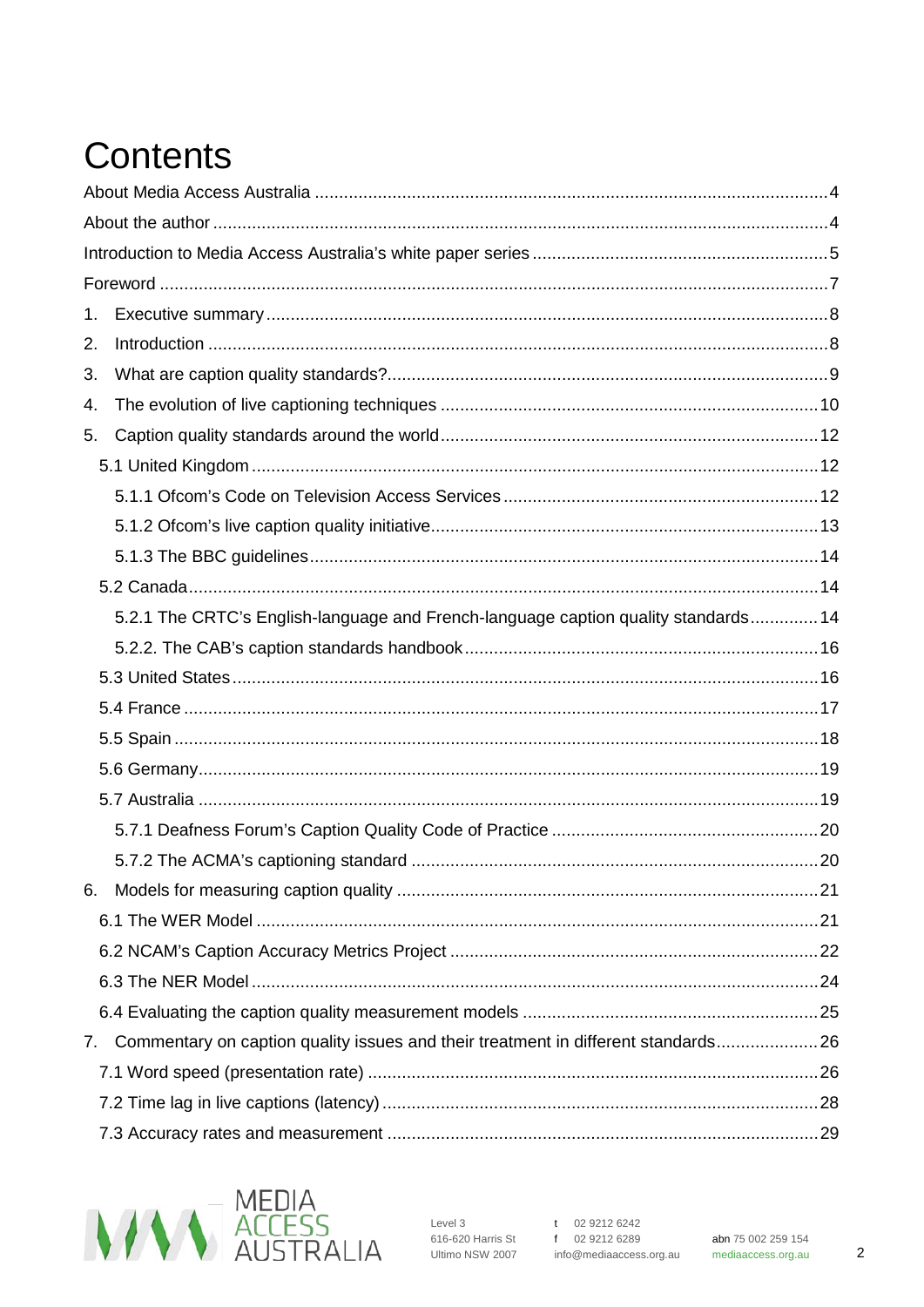

 $\mathbf{3}$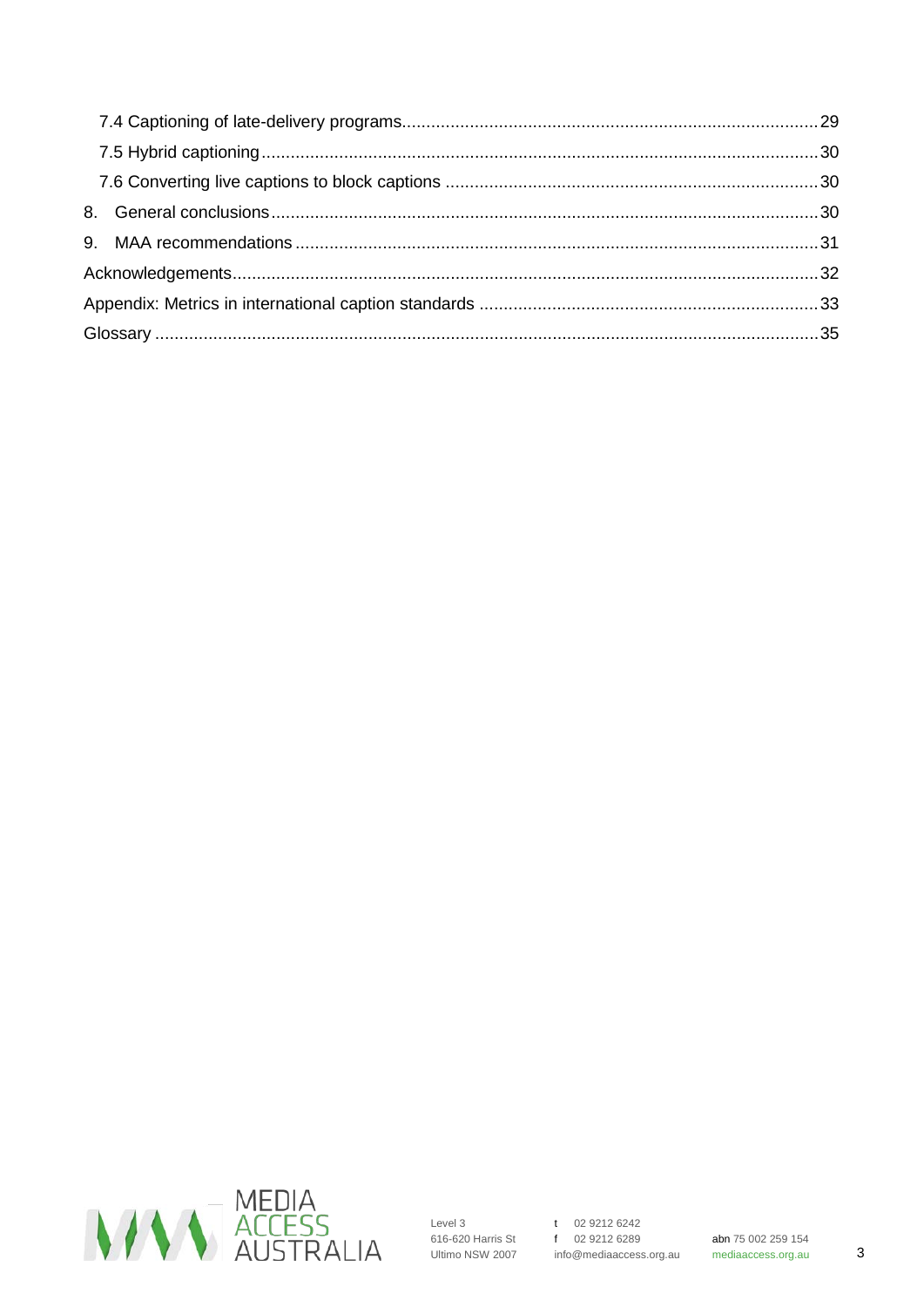# <span id="page-3-0"></span>About Media Access Australia

Media Access Australia is Australia's only independent not-for-profit organisation devoted to increasing access to media for people with a disability.

We promote inclusion by providing information and expertise on the accessibility of mainstream technologies to government, industry, educators, consumer organisations and individuals.

We work as a catalyst for change across television, video, cinema, the arts, education, digital technology and online media, with a primary focus on people who are blind or vision impaired, or Deaf or hearing impaired.

Media Access Australia grew out of the Australian Caption Centre (ACC), which was founded in 1982. As the ACC we provided captioning services for all Australian television networks, as well as the captioning of live theatre, videos and DVDs. The captioning and other commercial operations of the ACC were sold to Red Bee Media in 2006.

# <span id="page-3-1"></span>About the author

Chris Mikul is Media Access Australia's Project Manager for television. He has been involved in access for over twenty years, and was formerly National Production Manager at Media Access Australia's predecessor, the Australian Caption Centre.

Published 25 March 2014

Media Access Australia 616-620 Harris Street Ultimo NSW 2007 Australia Email: chris.mikul@mediaaccess.org.au Website: mediaaccess.org.au Telephone: +61 2 9212 6242

This work can be cited as: Mikul, C. 2014, *Caption Quality: International approaches to standards and measurement,* Media Access Australia, Sydney.

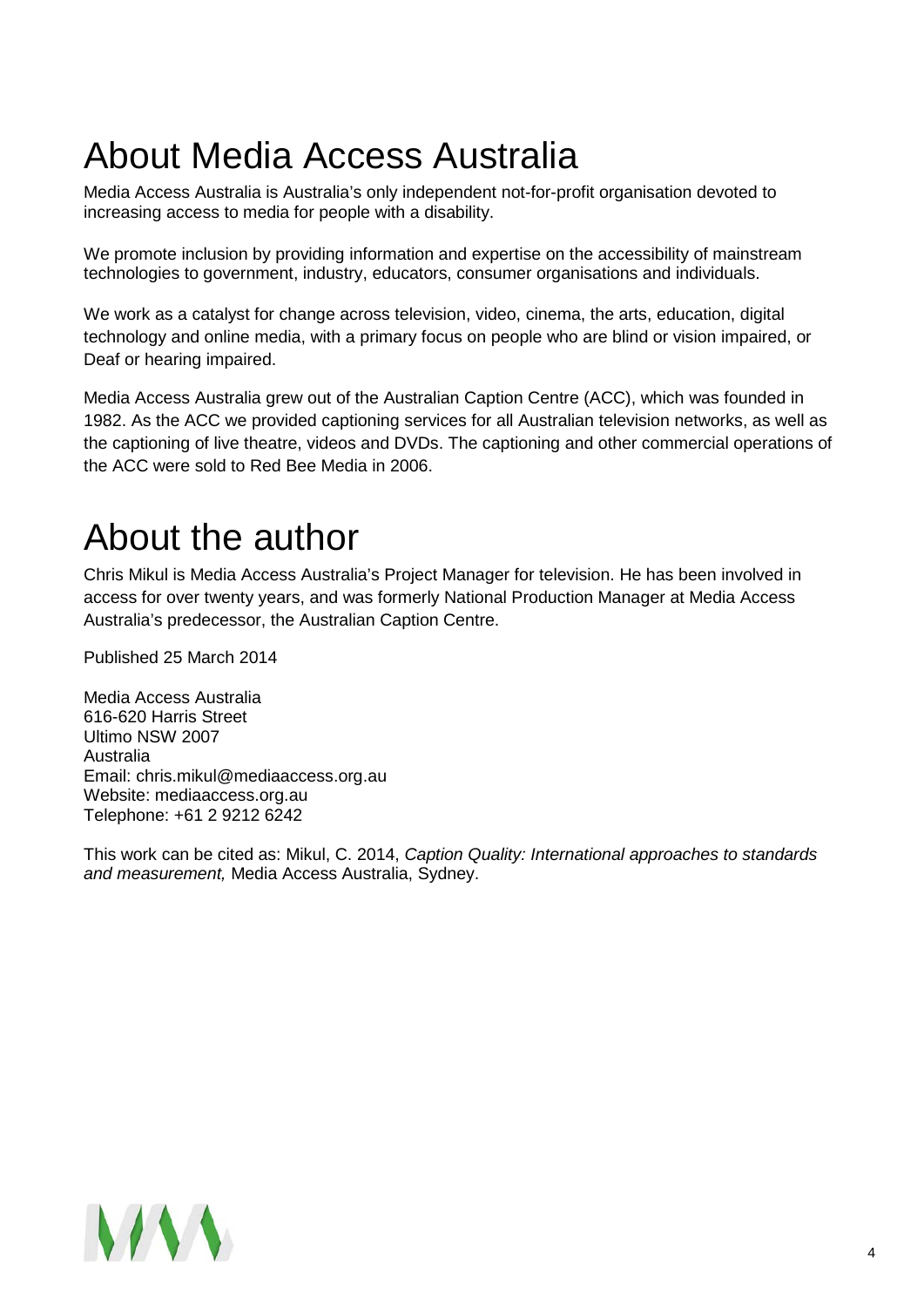

# <span id="page-4-0"></span>Introduction to Media Access Australia's white paper series

By Alex Varley, Chief Executive Officer, Media Access Australia

This is the first in what will be an ongoing series of white papers produced by MAA covering important and topical issues in access to information and media through technology. We see the white paper series as integral to MAA fulfilling its role as a catalyst for change and advocate of practical approaches to these issues. Since our creation in 2006 we have carved out a reputation as an independent, credible source of information and advice on a range of media access issues. This has not been achieved in isolation, with MAA acting as a form of lofty think tank or research institute, but through engagement with and understanding of the media industry, suppliers, technology experts, governments and ultimately, the consumers who are trying to use their products and services. As such, we have always taken a real-world view to expanding access. The issues are often complex and interweave policy desires, market-driven solutions, rapidly evolving technologies, costs and revenue opportunities, and understanding the needs and behaviours of audiences. Put bluntly, there are no simple, magic bullet solutions to most access issues.

We are also careful to ensure that we draw from the wealth of experience and information in different parts of the world. The issues are fundamentally the same, but often the unique circumstances of a location will throw up interesting and different perspectives that we can all learn from. It is in this spirit that these white papers are created. They are not neat bags of evidence leading to an all-encompassing conclusion, but are designed to encourage discussion and debate and to gain a better understanding of the range of factors and nuances that make up an issue.

The white papers will be eclectic in their subject choice, reflecting the vast range of access topics that we deal with. The choice for our first paper was driven by the recent increase in interest in, and discussion of, caption quality worldwide. With regulators, providers and their clients demonstrating willingness to explore different approaches, we felt a review of these approaches was timely.

This paper provides a snapshot of caption quality standards which are currently in place around the world. Most of these standards have been formulated by regulators and are mandatory for broadcasters. The paper compares and contrasts these various standards, and looks at some of the academic work which has been done around captioning.

The paper also looks at how television captioning standards and techniques have evolved since captioning began in the 1970s, and evaluates some models which have been developed to

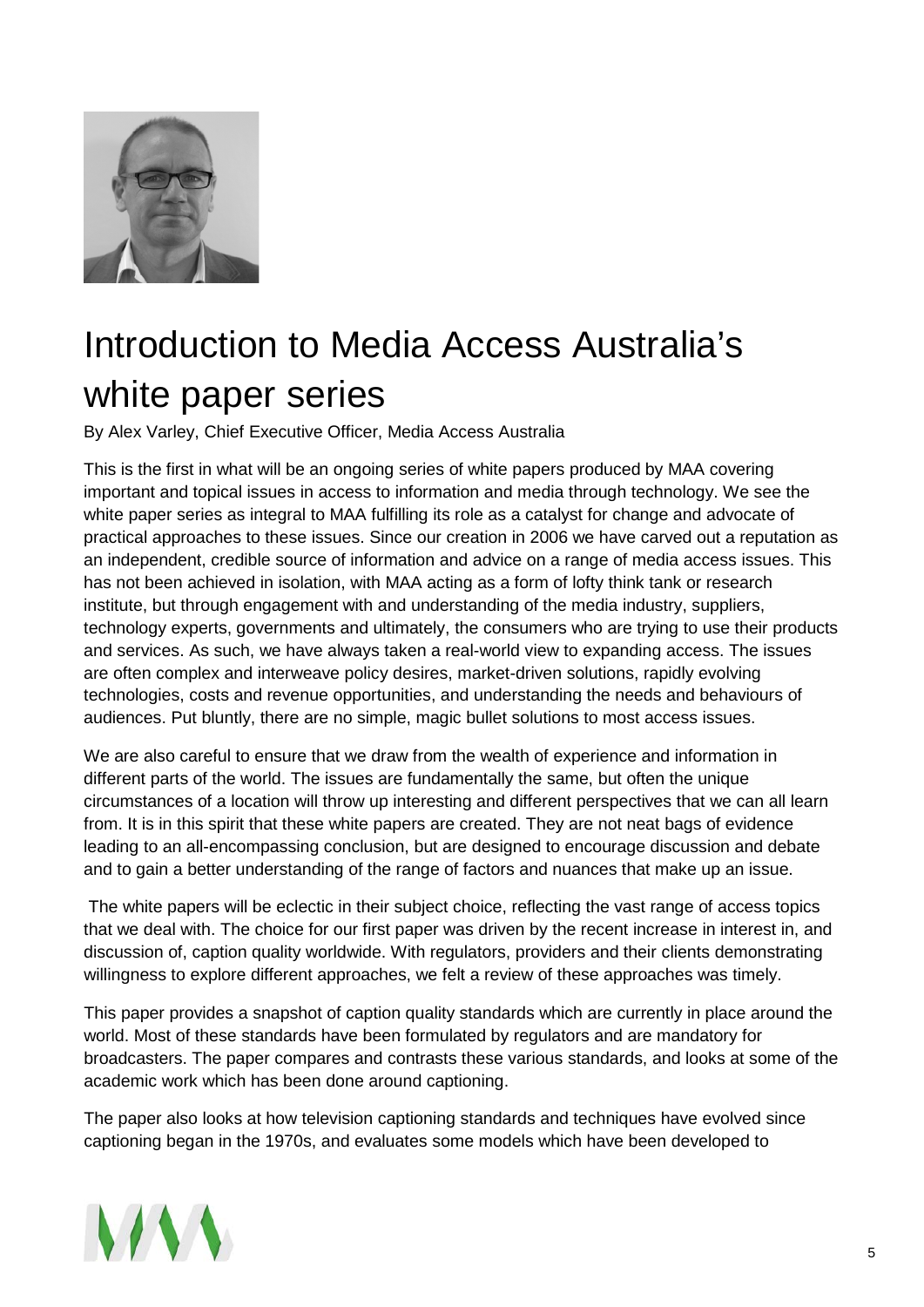measure caption quality. The ultimate aim of the paper is to promote a discussion of caption quality and suggest practical ways in which it can be maximised for consumers.

Media Access Australia has a well-established range of relationships with access suppliers, governments, regulators, consumers and media organisations across the world and this is reflected in Red Bee Media's sponsorship of this paper. We thank them for their generous support.

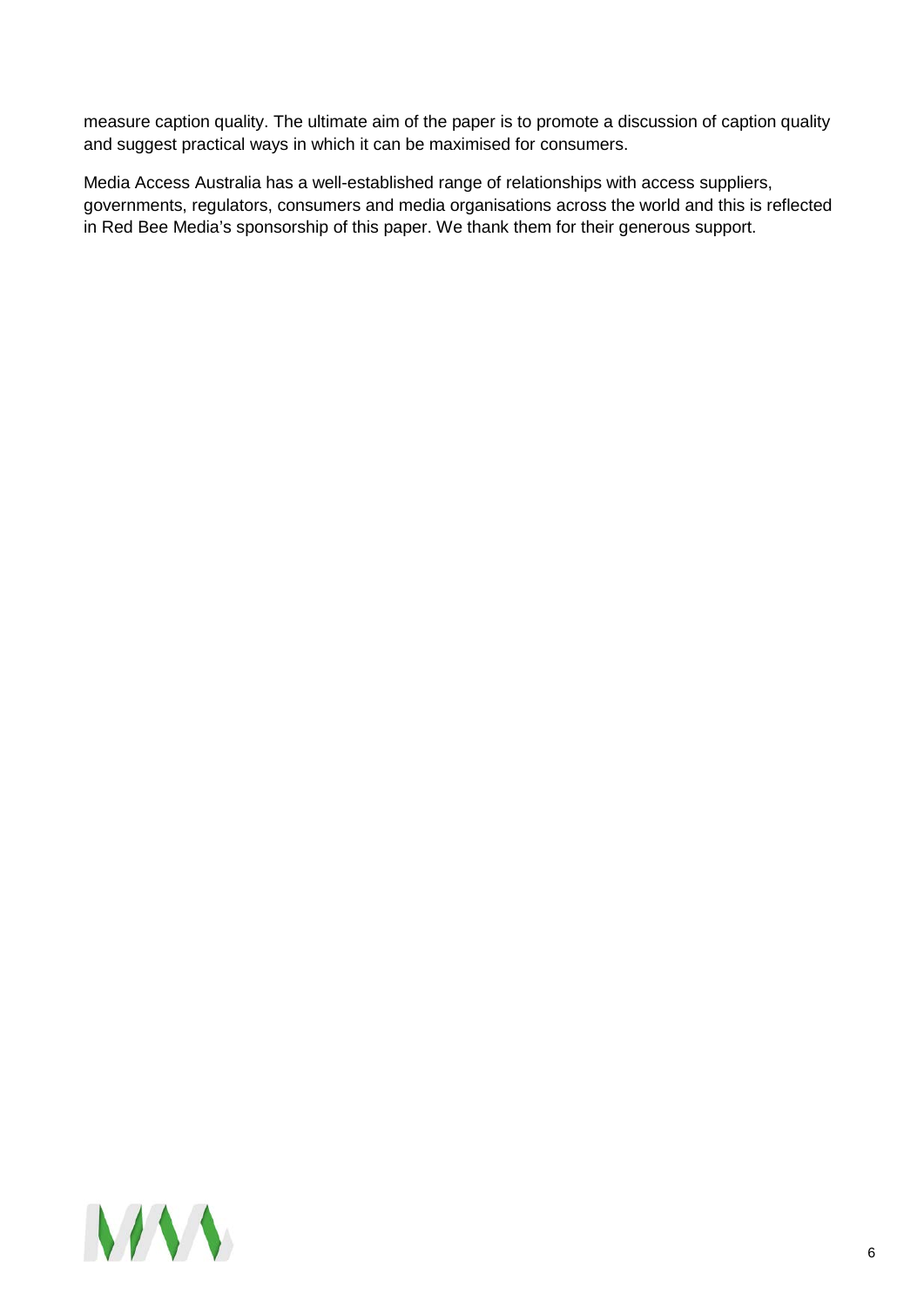

# <span id="page-6-0"></span>Foreword

By Chris Howe, Managing Director, Red Bee Media Australia

The issue of caption quality standards and how to measure them has been a key area of focus and debate in our industry and rightly so. Captioning and other access services are a fundamentally important element in broadcast and content publishing services. Captioning provides access to critically important news and information services, and provides a vastly enriched experience for millions of consumers. It is also developing as an important tool for broadcasters and publishers to enhance the ability to search and discover their content on increasingly diverse publishing platforms.

The focus on the importance of access services by various consumer groups, lobby groups, broadcasters and government bodies has led to an increase in awareness and a big increase in the volume of captioning. This includes the proliferation of live captioning output and the inherent challenges this brings for captioning service providers. These changes have led to an increased focus on caption quality by both consumers and regulators to address the rightful expectations of the audience for accuracy and timeliness of information.

Red Bee Media Australia welcomes this discussion and is very pleased to support the important work of Media Access Australia. This white paper is a timely and substantial contribution to the international discussion about caption quality standards. Its recommendations provide valuable input to the evolution of a global framework for these standards.

Caption standards benefit consumers by promoting a basic level of quality and consistency in the presentation of captions. They benefit regulators by creating a benchmark for use against consumer complaints. The same benchmark benefits broadcasters by giving them a yardstick against which to measure suppliers.

Broadcasters and content producers increasingly address a global market of consumers. The creation of caption standards necessarily requires consistency of approach – and best practice – across worldwide markets.

Red Bee Media Australia is proactively investing in the tools, systems and applications, as well as the training and skills to ensure ongoing improvements in accuracy and reduced latency, delivering the highest quality captioning services and managed services.

Red Bee Media Australia commends the work done by Media Access Australia in informing this important debate, and looks forward to engaging with stakeholders both here and in our other markets in further discussion about this important issue.

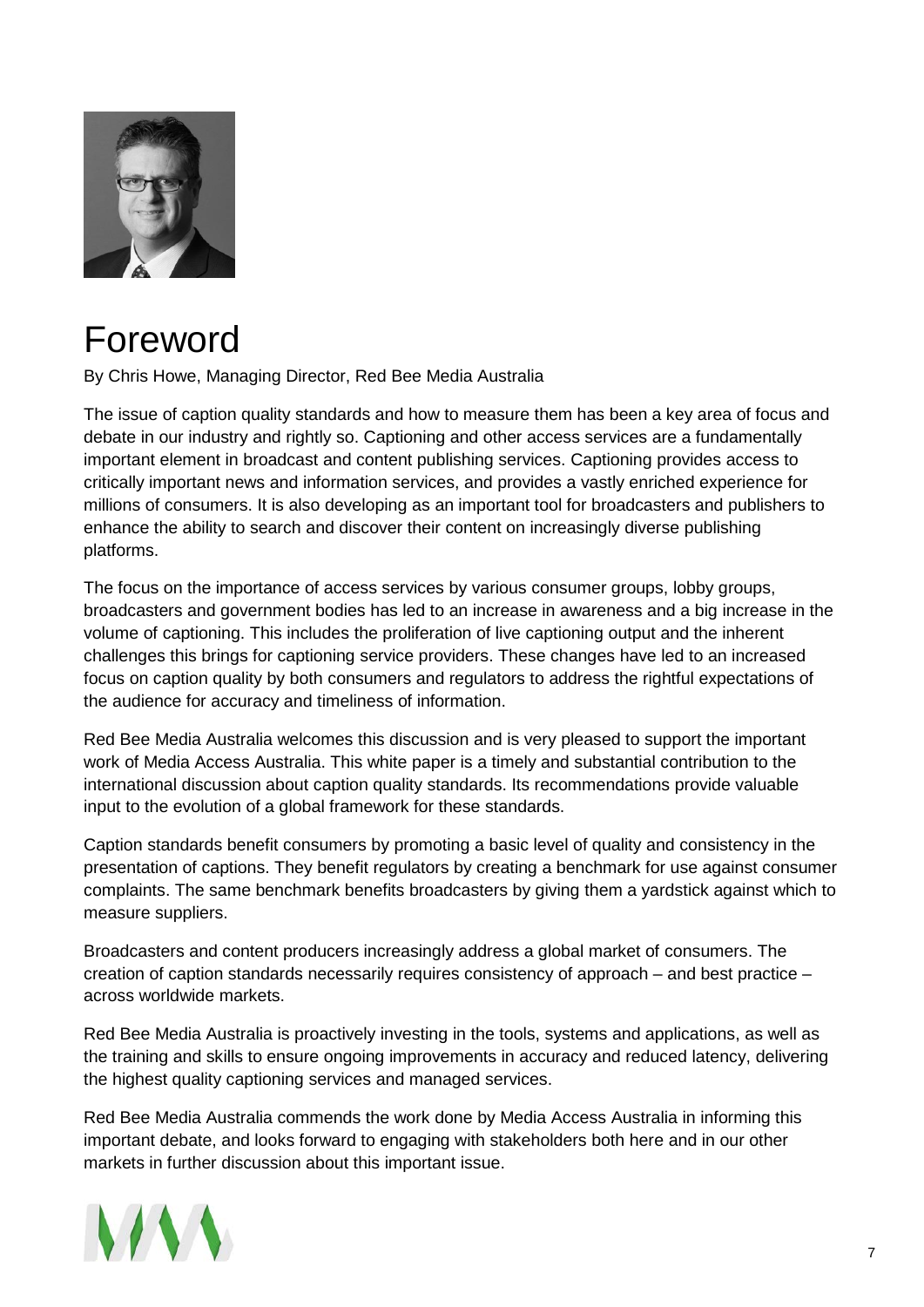# <span id="page-7-0"></span>1. Executive summary

- Caption standards benefit consumers by promoting a basic level of quality, and ensuring consistency in the presentation of captions. They benefit regulators by providing benchmarks they can use when dealing with consumer complaints, inform broadcasters on the quality they should expect from their suppliers, and ensure that suppliers provide a product that will satisfy consumers.
- As levels of live captioning have risen in recent years, there has been an increasing focus on caption quality by consumers and regulators. The real time component of live captioning was initially performed by highly-trained stenocaptioners. In the last few years, however, stenocaptioning has been augmented, and in some European countries overtaken, by respeaking captioning, where captioners respeak dialogue and speech recognition software converts it to captions.
- Captioning systems offer a variety of ways that news can be captioned. The 'hybrid' method involves a combination of live captioning (stenocaptioning or respeaking) and captions preprepared from scripts and video. Live captions can also be converted to blocks of text for transmission.
- Binding national caption standards have been adopted in the UK, Canada, France, Spain and Australia. While these broadly cover the same areas, the details often differ. Public broadcasters (e.g. in Germany) may also have their own standards.
- There is considerable debate around the world about issues such as appropriate caption word speeds, accuracy rates and acceptable time lag for live captions.
- The British regulator Ofcom has been the most proactive about live captioning quality, launching a two-year initiative in 2013, with broadcasters required to provide accuracy measurements for sample live-captioned programs.
- A number of models have been developed to measure caption accuracy, the most recent being the NER Model, which has been specifically designed to evaluate respeaking captioning, and has now been adopted in several countries.

In conclusion, Media Access Australia makes the following recommendations.

- 1. Greater discussion across national boundaries and information sharing between regulators about their approaches will help standardise high quality.
- 2. That the move to towards practical experimentation (such as Ofcom's approaches) and fieldtesting of different approaches and evaluation models be encouraged.
- 3. That consumers are involved in decision-making about what works for them (e.g. the tradeoff between time lag and block captions for live programs).
- 4. That the use of the hybrid method of captioning be encouraged for news and current affairs programs.

# <span id="page-7-1"></span>2. Introduction

In recent years, the quality of closed captions for the Deaf and hearing impaired (or hard of hearing) has become of an area of increasing concern for both caption users and industry regulators. Much of this concern can be traced to large increases in the volume of programs being captioned (driven

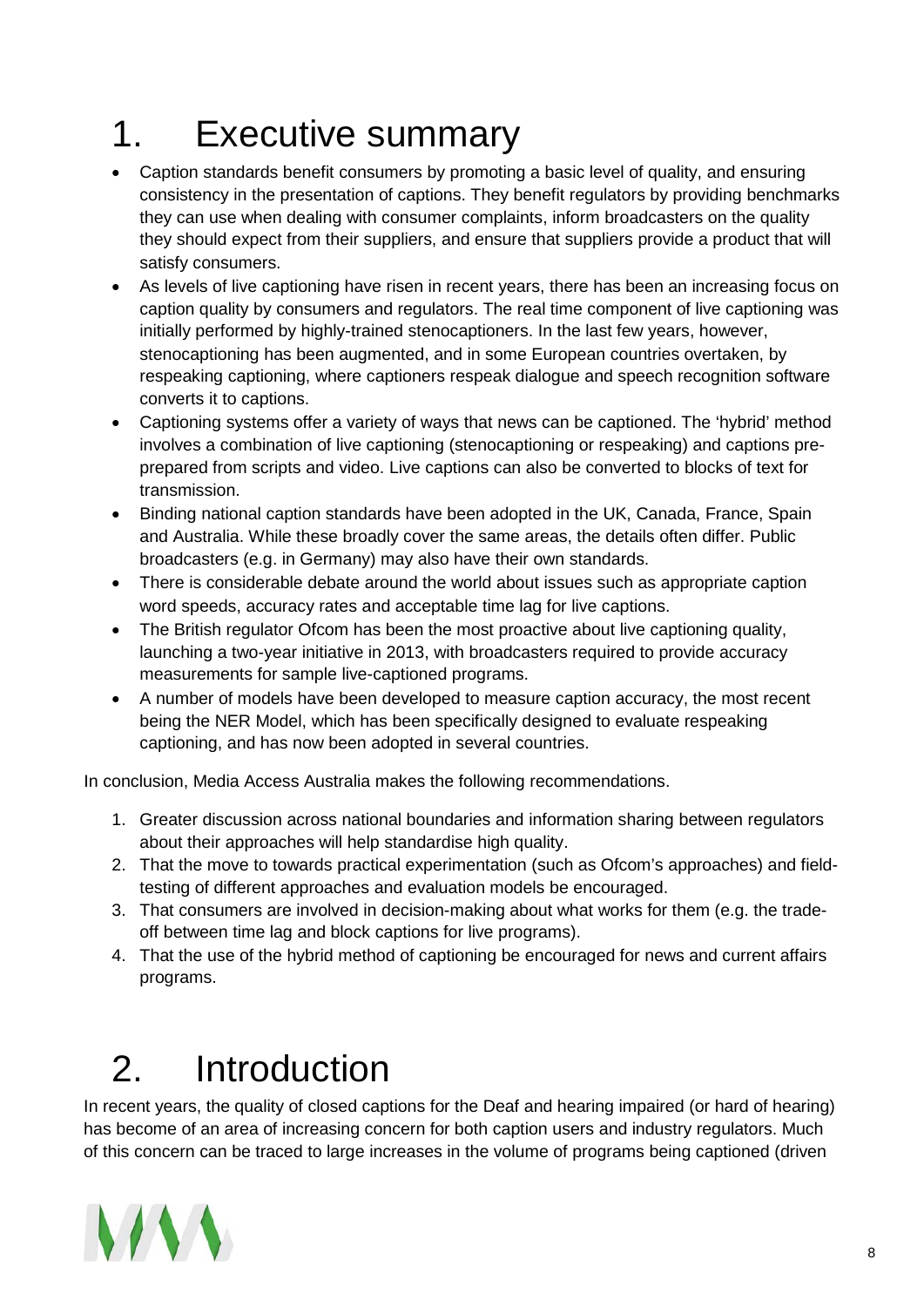by consumer demand and quotas imposed on broadcasters by regulators), and in particular an increase in live captioning. This is generally performed by stenocaptioners or, increasingly, captioners using speech recognition software (known as 'respeakers'). For viewers, captions produced by stenocaptioning or respeaking have certain inherent drawbacks. There is an inevitable time lag between the audio and the captions appearing on screen, they are typically presented as 'scrolling' captions which appear one word at a time, they may be too fast to be easily read, and they are prone to errors. In some cases, the errors may be so bad that the captions are essentially useless. While viewers may dislike live captions, the fact remains that there are many programs, both genuinely live programs, and programs delivered very close to broadcast time, which can realistically only be captioned live.

In Europe in particular, a large number of academic papers have been published in the last few years which analyse various aspects of captioning, and caption quality has been a topic discussed at conferences such as the biennial Languages and the Media Conference in Berlin. A number of models have been put forward to measure caption quality, but this is an area fraught with difficulties. Not all errors are of the same magnitude. Some are negligible, while a single incorrect word can make an entire news story incomprehensible or, worse, change its meaning completely. A simple tally of the number of errors in a caption file may therefore provide little meaningful information about the quality of the captions.

One of the basic principles of captioning is that, as far as possible, all dialogue in a program should be captioned, but live captioners must routinely make decisions about what should be left out, and these deletions often serve to make the captions much more comprehensible for the viewer. The appropriate speed for captions, on pre-recorded and live programs, is another issue that has been debated since captioning began in the 1980s.

This paper provides a snapshot of some of the quality caption standards which are currently in place around the world, and evaluates the models which have been developed to measure quality. It also looks at the evolution of live captioning techniques, which have generally served to streamline production, but with the potential danger of reduced quality. Finally, it makes recommendations regarding approaches to standards in Australia and worldwide.

# <span id="page-8-0"></span>3. What are caption quality standards?

Caption standards may be written by caption suppliers, their clients, consumer representative groups or government bodies which regulate the television industry. These standards will usually, but not always, cover the following areas:

- Accuracy: Captions should reflect the dialogue and be correctly spelled and punctuated.
- Synchronisation: Captions should as far as possible be synchronised with dialogue (although there is generally an acknowledgement that this may not be possible for live programs).
- Word speed (also called presentation rate): For adult programs, this is generally set at around the 150 -180 word-per-minute mark, or verbatim.
- Colouring and positioning: Captions are often coloured and positioned to indicate speakers.
- Standards relating to the presentation of captions (number of lines, splitting of captions, breaks within captions, etc).
- Standards relating to the captioning of music, sound effects, etc.

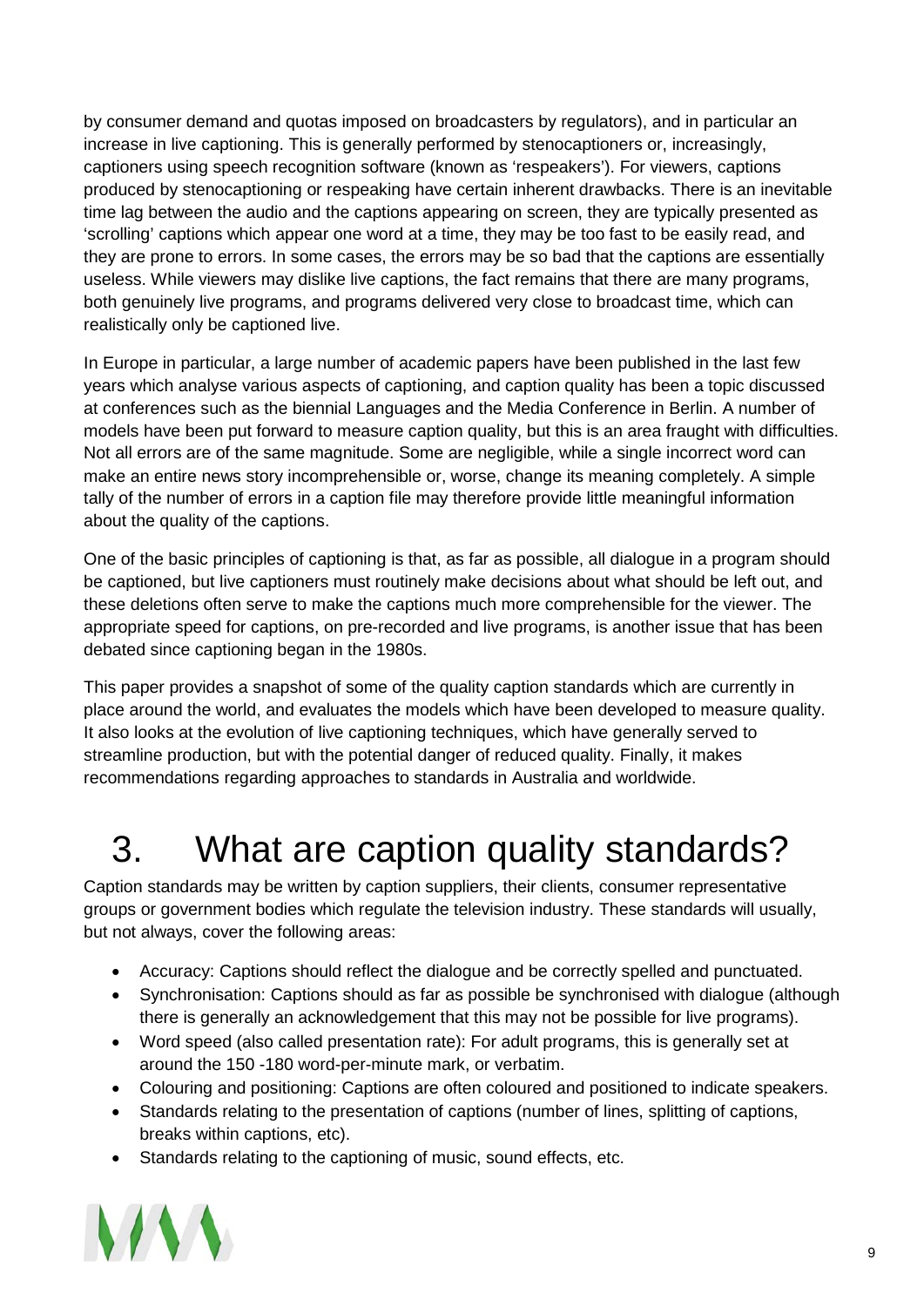• A stipulation that captions should not obscure important visual elements on the screen, e.g. faces or supers giving names.

Caption standards benefit consumers because they promote a basic level of quality, while also ensuring there is consistency in the way that captions are presented. The best captions are those which not only convey all the essential information on the audio track, but also indicate clearly who is speaking, including when people are off-screen. If the rules for identifying speakers, indicating sounds effects and so on are kept simple and used consistently, caption users will get to know them and spend less time looking at the captions (and perhaps puzzling over them) and more time watching the visuals and enjoying the program.

Caption standards benefit regulators because they provide benchmarks that can be used when evaluating complaints from the public about caption quality. For broadcasters, they set the level of quality they should expect and demand from their suppliers. And for suppliers, they are the key to creating a consistent product which will satisfy as many consumers as possible and allow competition on a level playing field.

There is, however, a danger in making caption standards too restrictive. An absolutely rigid focus on a particular word speed, for example, may add to captioning production costs without providing that much benefit to the consumer. And applying standards which do not conform with those of other countries will restrict the ability to import and utilise caption files produced elsewhere, and again add to production costs. The unique colouring standards used in France (see section 5.4) could be said to be an example of this.

# <span id="page-9-0"></span>4. The evolution of live captioning techniques

Much of the current debate about caption standards is focused on issues related to live captioning, and the need for a practical, cost-effective way to measure caption quality that will satisfy the needs of regulators, caption suppliers and consumers.

Live captioning of news programs by stenocaptioners began in the US in the 1980s. It was first used in the UK in 1990, and in Australia in 1993. Stenocaptioners use a stenographic keyboard to create captions as a program goes to air. The captions appear on screen one word at a time, and there is an inevitable delay between the audio and the captions appearing of three seconds or more. The quality of stenocaptioning depends on a number of factors, including: the training and skills of the stenocaptioner, their familiarity with the material they are captioning, and the amount of preparation time they have been given prior to the broadcast. Stenocaptioners are able to load shortforms of names and phrases into their software's 'dictionary', enabling these to be written with two or three keystrokes.

Respeaking captioning was first used in the UK for sports programs on the BBC in 2001, and the Australian Caption Centre introduced it to Australian television in 2003. In this method, a captioner respeaks the dialogue of a program – while also adding punctuation and colouring to identify different speakers – into a microphone as it goes to air, and speech recognition software

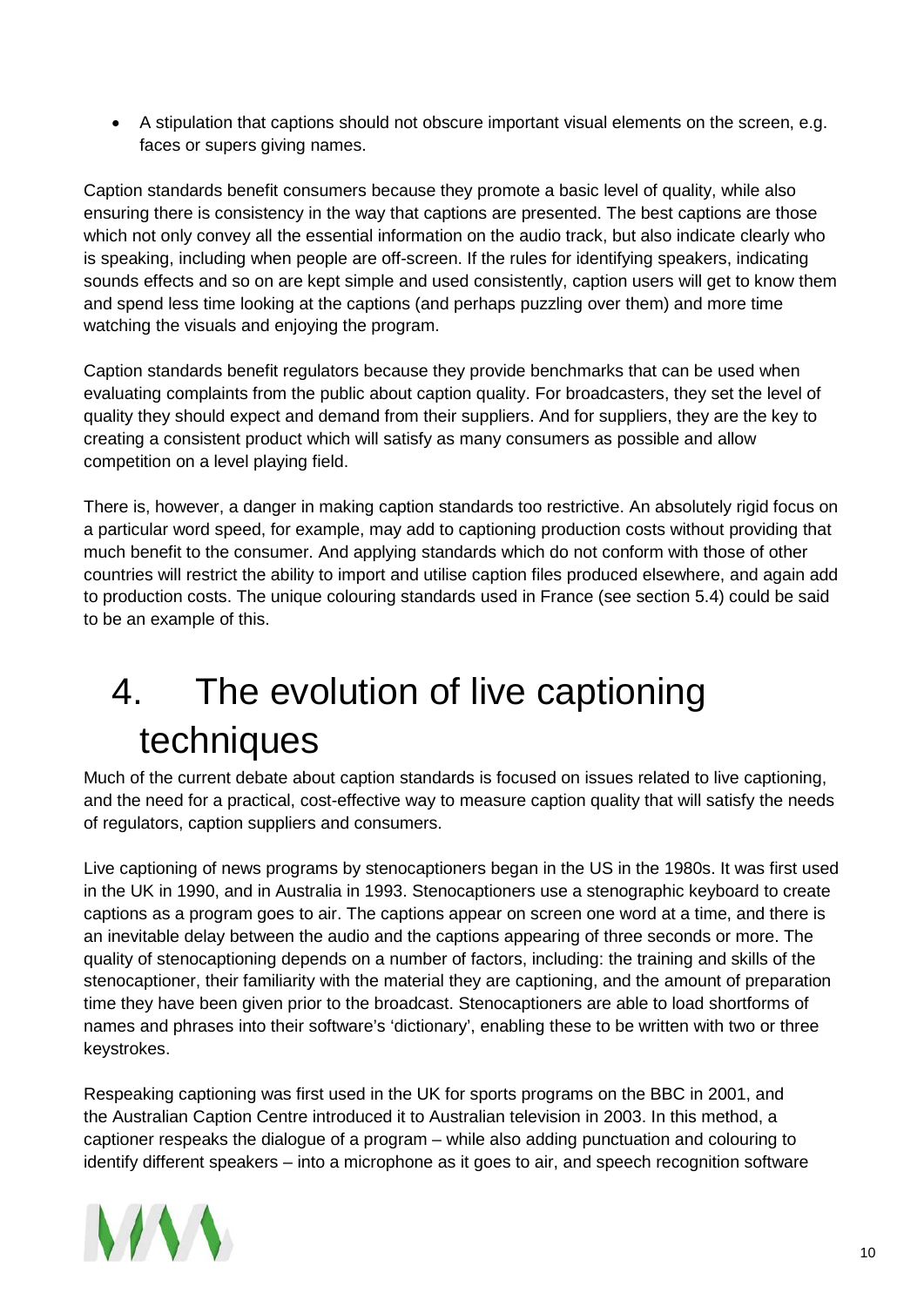such as Dragon or ViaVoice converts this to captions. As with stenocaptioning, the quality of the captions produced using respeaking depends on the skills of the respeaker, the quality of the software they are using, and the amount of preparation time they have.

To television viewers, stenocaptioning and respeaking captioning look much the same. With both methods, captions generally appear on screen one word at a time, and there is a similar time delay. The chief difference between them is that when a stenocaptioner's software fails to recognise a word, a string of random letters can appear on the screen, while speech recognition software will always attempt to create an actual word (even though it may be completely wrong).

Stenocaptioners typically train for a minimum of two years before they obtain the skills necessary to perform live captioning, and there has always been a shortage of them. Respeaking captioners – provided that they have an aptitude for the task – can be trained in a matter of months, and they are not as highly paid as stenocaptioners.

As caption levels have risen in the last few years in Australia and other countries, caption suppliers have increasingly had to turn to respeaking (with, typically, two respeakers working in tandem to caption a program, replacing one stenocaptioner). While stenocaptioning remains the most common method of live captioning in Australia, respeaking now accounts for most of the live captioning done in the UK, while news programs in France and Germany are exclusively captioned using respeaking. [1](#page-10-0)

A number of software systems have also been developed which aid in the captioning of news bulletins and other live or near-live programs, including Screen Systems' WinCAPS and, more recently, Red Bee Media's Subito system, which is now in use in Australia. These systems can be used to perform what has been called the 'hybrid' method of news captioning. This involves captioners pre-preparing caption files as much as possible using whatever scripts and video elements are available prior to broadcast. The captions are keyed out as the program goes to air, either as scrolling captions (which appear onscreen one word at a time), or as block captions (which appear one or two lines at a time). The latter will look to viewers much the same as fully timed and edited captions on pre-recorded programs, although the timing may not be as precise. Only the unscripted elements of a news bulletin, such as a cross to a reporter in the field, are captioned live by a stenocaptioner or respeaker. It should be noted that the hybrid model works best when there is full cooperation between caption suppliers and broadcasters, with the latter sharing resources and allowing captioning to be integrated with their systems.

In the UK, Red Bee Media performs hybrid captioning for Channel 4, Sky and the BBC, as well as in France. In Australia, it was used on all networks prior to 2006, with the pre-prepared captions always sent as block captions. Currently, only the Seven network retains this hybrid model with all block captions. On the Nine network, captions prepared from scripts are sent as scrolling captions, while there is some preparation from scripts on SBS and the Ten network (generally sent as scrolling, but occasionally in blocks). The ABC has an all-live model using stenocaptioners only.

<span id="page-10-0"></span> $1$  Personal communication from David Padmore, Director of Access Services at Red Bee Media.

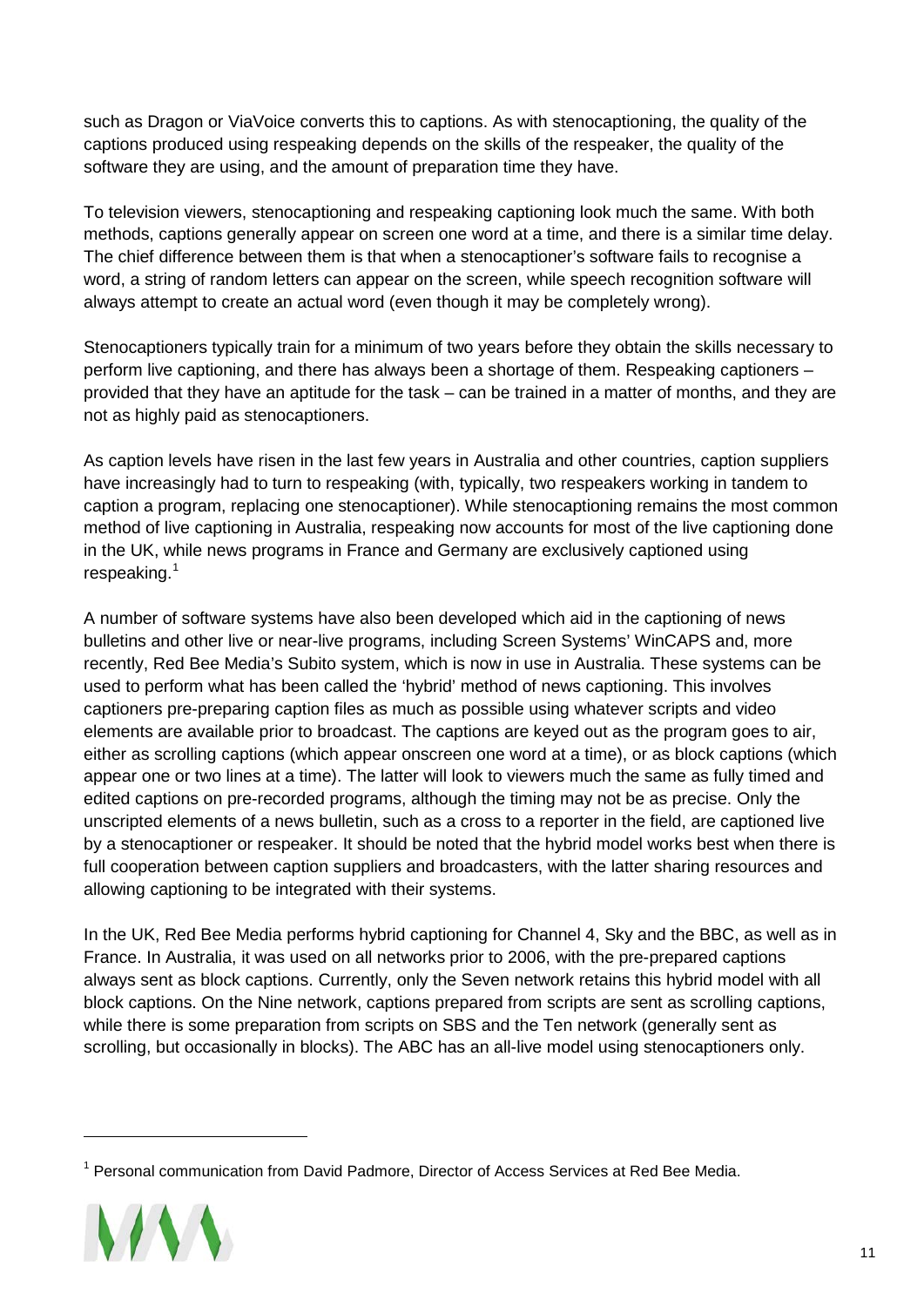News captioning systems like WinCAPS can integrate the captioning software with the broadcaster's newsroom systems. Captioners are able to import scripts as they are written which are automatically converted into block captions and edited to ensure accuracy before they are transmitted.

Red Bee Media's recently developed Subito system also has the capability to take live captions, created by a stenocaptioner or respeaker, and convert them to block captions. The conversion to blocks also inevitably adds to the delay in the captions reaching the screen, but it may be that consumers will accept this in return for the greater readability of block captions. Red Bee Media Australia has told Media Access Australia that it will be testing this feature on Subito to determine its feasibility. Subito will also allow scripts to be automatically converted to block captions.

In general, the overall quality of live captioning is gradually improving, thanks partly to more efficient work practices, but particularly due to improvements in speech recognition and stenocaptioning technology. However, much work remains to be done in this area.<sup>[2](#page-11-3)</sup>

# <span id="page-11-0"></span>5. Caption quality standards around the world

### <span id="page-11-1"></span>5.1 United Kingdom

#### <span id="page-11-2"></span>**5.1.1 Ofcom's Code on Television Access Services**

Captioning requirements for broadcasters are set out in Ofcom's *Code on Television Access*  Services<sup>[3](#page-11-4)</sup>. As well as setting quotas for subtitling (the British term for captioning), signing and audio description, the code sets out recommendations for best practice in these services.

The code states that:

…*pre-prepared block subtitles are the best approach to providing accurate, easily legible and well-synchronised subtitles and should be used for pre-recorded programmes… When scrolling subtitles need to be used, any scripted material should be used for advance preparation. In addition to achieving the highest possible levels of accuracy and synchronisation, live subtitles should flow continuously and smoothly.* (pp. 11-12)

On the subject of word speed, it states:

*..the speed should not normally exceed 160 to 180 words per minutes for pre-recorded programmes. Although it may not be practicable to restrict the speed of subtitles for all live programmes, commissioning editors and producers should be aware that dialogue which would require subtitles faster than 200 wpm would be difficult for many viewers to follow…* 

<span id="page-11-4"></span>

<span id="page-11-3"></span> $2$  For a discussion of these issues, see Red Bee Media's paper 'Subtitling on British Television: the Remaining Challenges', which can be downloaded from: http://www.redbeemedia.com/insights/subtitling-britishtelevision-remaining-challenges<br><sup>3</sup> http://stakeholders.ofcom.org.uk/binaries/broadcast/other-codes/ctas.pdf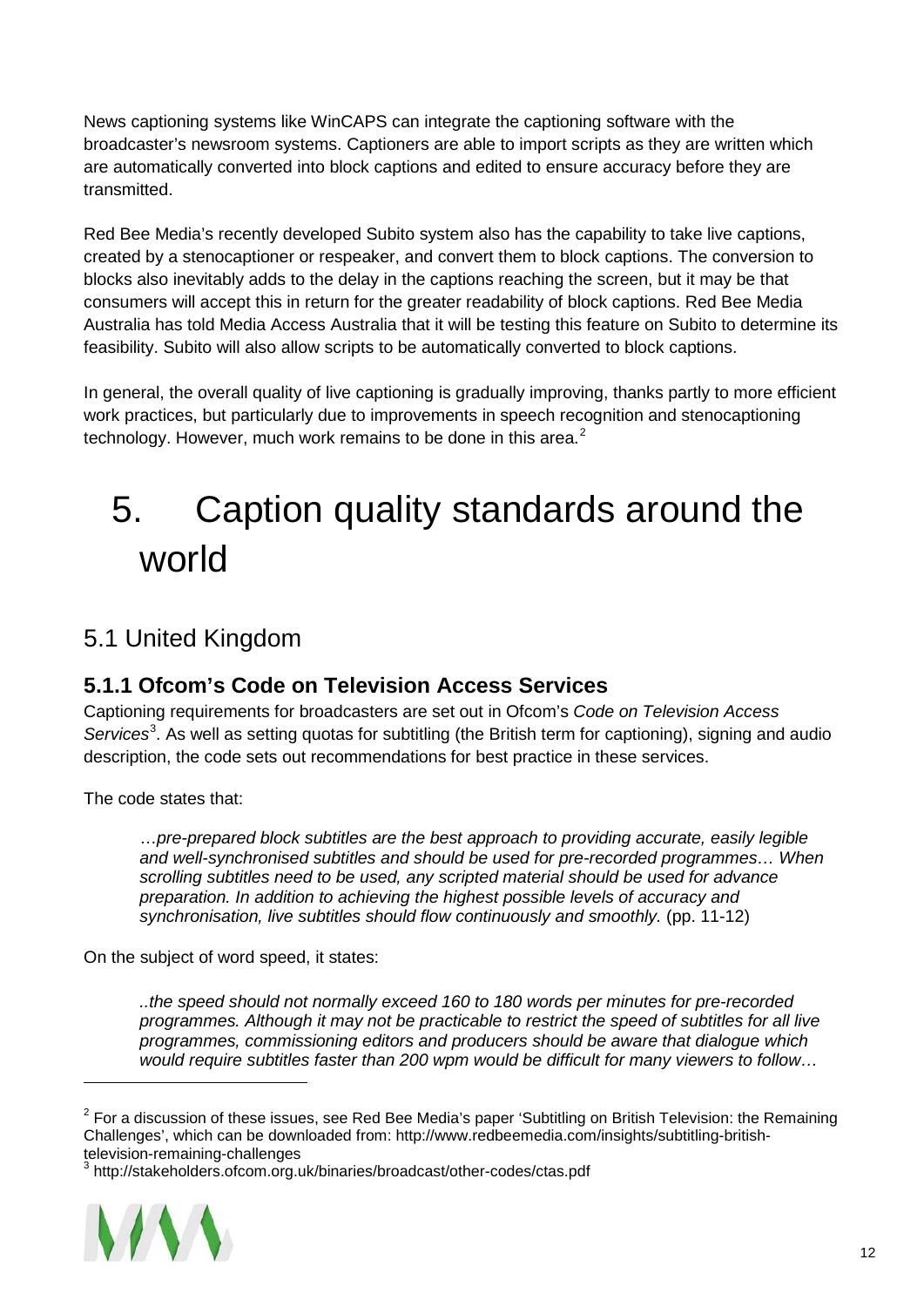*Slower speed and more heavily edited subtitles are appropriate for young children, though care should be taken to ensure that these are accurate and grammatical, as children and parents use subtitles in developing literacy skills.* (p. 12)

Subtitles should be synchronised as much as possible.

*In live programmes, the aim should be to keep the inevitable delay in subtitle presentation to the minimum (no more than 3 seconds) consistent with accurate presentation of what is being said.* (p. 12)

Other quality issues that the code covers include:

- Layout and line-breaks
- Description of all relevant non-speech information
- Different colours for different speakers
- Accuracy

#### <span id="page-12-0"></span>**5.1.2 Ofcom's live caption quality initiative**

In May 2013, Ofcom issued a consultation paper $4$  and requested submissions from interested parties regarding the quality of live subtitling and how to improve it. In doing this, Ofcom was fulfilling its obligations under Section 3 of the *Communications Act* which states that, in carrying out its duty to citizens and consumers, it should have regard to the needs of persons with disabilities. Ofcom identified the four key dimensions of live caption quality as latency (time lag), accuracy, intermittent subtitles and presentation (scrolling or block captions).

In October 2013, Ofcom released a statement, Measuring the quality of live subtitling<sup>[5](#page-12-2)</sup>, setting out its decisions. Broadcasters will be required, at six monthly intervals for the next two years, to measure the quality of subtitling on samples from three genres of programming: news, entertainment and chat shows. The dimensions of quality to be measured are:

- The average speed of captioning
- The average latency and range of latencies
- The number and type of errors

Ofcom is hoping to include the first round of measurements in its access services report due in spring 2014. Ofcom will wait until the measurement exercise is completed before deciding whether to set targets for speed, latency and accuracy.

Ofcom has chosen the NER Model (see section 6.3) as the one which broadcasters should use to measure caption quality. A team from Roehampton University, where the model was developed, will validate their measurements. Ofcom will also use the two-year period to evaluate the effectiveness of the NER Model.

Ofcom's positions on other issues raised in its consultation paper were as follows:

<span id="page-12-2"></span><span id="page-12-1"></span><sup>5</sup> http://stakeholders.ofcom.org.uk/binaries/consultations/subtitling/statement/qos-statement.pdf



<sup>4</sup> http://stakeholders.ofcom.org.uk/binaries/consultations/subtitling/summary/subtitling.pdf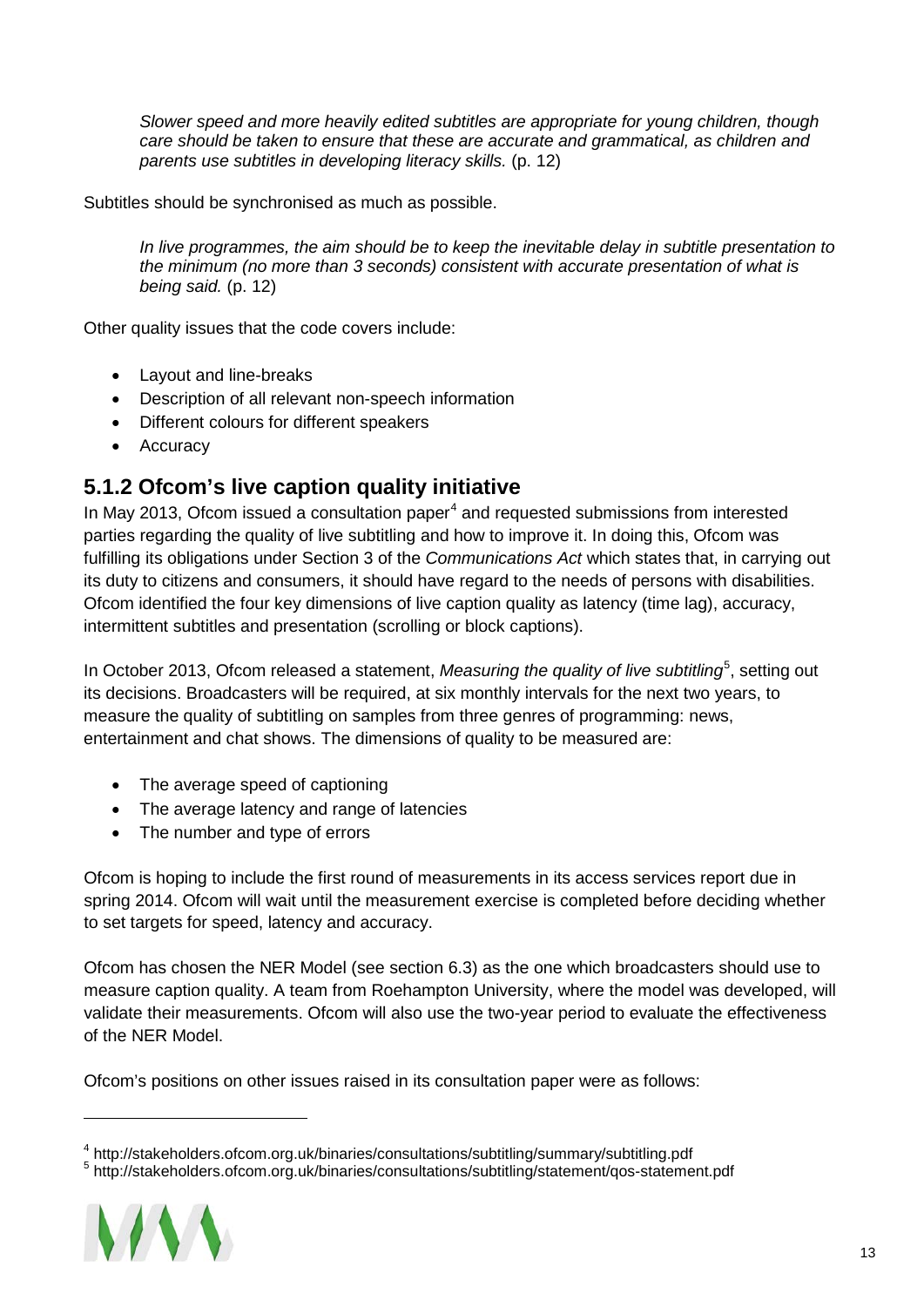- Ofcom noted that broadcasters were strongly opposed to introducing a delay in live transmissions of 30 seconds or less to reduce the time lag in live subtitles. It will continue to maintain a dialogue with broadcasters on this issue.
- Ofcom has asked broadcasters to report in January 2014 which late-delivered programs had to be subtitled live between July and December 2013. The information will be including in the first access services report due in spring 2014.
- In their submissions, viewers made it clear that block captions were superior to scrolling captions, but not at the expense of increased latency. Ofcom suggests there is still merit in broadcasters experimenting with turning live captions into block captions to see if the increase in latency can be minimised, and the results tested with viewers.

### <span id="page-13-0"></span>**5.1.3 The BBC guidelines**

The BBC's *Online Subtitling Editorial Guidelines V1.1*[6](#page-13-3) were issued in 2009. They include detailed instruction for writing captions, with an emphasis on how the language should be reduced. It states that 'since people generally speak much faster than the text of their speech can be read, it is almost always necessary to edit the speech.' The word speed for pre-recorded programs 'should not normally exceed 140 words per minute', although a higher rate of 180 wpm is permitted 'in exceptional circumstances'.

The guidelines also set timings for the BBC's two children's channels, CBeebies (4-5 seconds for 1 line, 8-10 seconds for 2 lines) and CBBC (3.35 seconds for 1 line, 6-7 seconds for 2 lines.)

### <span id="page-13-1"></span>5.2 Canada

#### <span id="page-13-2"></span>**5.2.1 The CRTC's English-language and French-language caption quality standards**

In 2007 the Canadian Radio-television and Communications Commission (CRTC) introduced a new policy that stated that all programs apart from promos and commercials had to be captioned, and instructed the Canadian Association of Broadcasters to establish caption working groups for the English-language and French-language markets. After draft policies were released for public comment in 2011, the *Quality standards for French-language closed captioning*[7](#page-13-4) were adopted on 1 December 2011, and the *Quality standards for English-language closed captioning*[8](#page-13-5) were adopted on 5 July 2012.

The English-language and French-language standards generally agree, although there are some differences. For live captioning, broadcasters must reach an accuracy rate of at least 95 per cent (in the English-language standard) or 85 per cent (in the French-language standard), averaged over the program.

The method for calculating this in both standards is as follows:

<span id="page-13-5"></span><span id="page-13-4"></span><sup>8</sup> http://www.crtc.gc.ca/eng/archive/2012/2012-362.htm



<span id="page-13-3"></span><sup>6</sup> http://www.bbc.co.uk/guidelines/futuremedia/accessibility/subtitling\_guides/online\_sub\_editorial\_guidelines\_v  $51 - 1.$ pdf

 $\overline{7}$  http://www.crtc.gc.ca/eng/archive/2011/2011-741.htm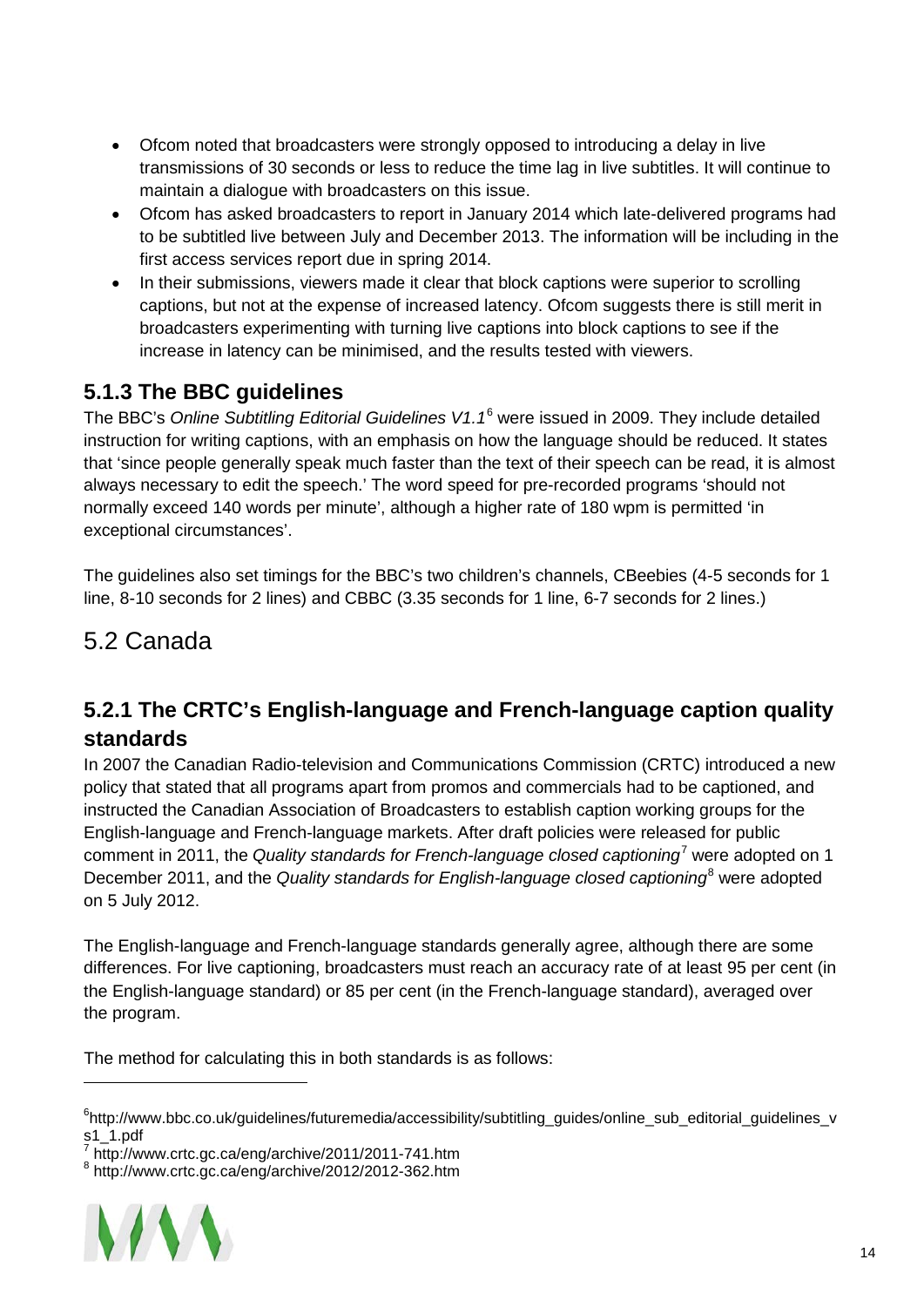% of accuracy = <u>N – Sup – Sub – I</u> x 100 N

N: Number of words in audio Sup: Number of supressed words (words in audio absent from captions) Sub: Number of substituted words (words in audio replaced with other words in captions) I: Number of inserted words (words not in audio but in captions)

For live programming, lag time between audio and captions must not exceed six seconds (in the English-language standard) or five seconds (in the French-language standard) averaged over the program.

The English-language standard states that:

*Pop-on* [i.e. block] *captions are to be used for all new Canadian pre-recorded programming. Pre-recorded programs are those that have been delivered in their entirety – lacking only the closed captioning information – 96 hours before they are to be broadcast.*

Regarding the appropriate speed for captioning, both standards state that:

*Captioning must be verbatim representations of the audio, regardless of the age of the target audience. Speech must only be edited as a last resort, when technical limitations or time and space restriction will not accommodate all of the spoken words at an appropriate presentation rate.* 

However, the English language standard adds that

*For the purpose of the standard, 'appropriate presentation rate' is defined as 120-130 words per minute for children's programming.*

This would seem to contradict the first statement.

The other areas covered in the standards are:

- For pre-recorded programming, captions must target an accuracy rate of 100 per cent.
- Broadcasters must calculate the accuracy rate for two programs containing live content each month, and provide information to the CRTC about their efforts to improve their accuracy rate every two years.
- For programs which are rebroadcast after initially airing live, caption errors must be corrected in Category 1 (News) and Category 2 (Reporting and Actualities programs) if the time between the original broadcast and rebroadcast is equal to at least two times the duration of the program. For all other programs, errors must be corrected if the program is rebroadcast more than 24 hours after the end of the original broadcast.
- Captions must be positioned to avoid covering action, visual elements or information required to understand the message, but if this is not possible, captions take precedence.
- Emergency alerts must be captioned with the exception of those issued by the National Alert Aggregation and Dissemination system.

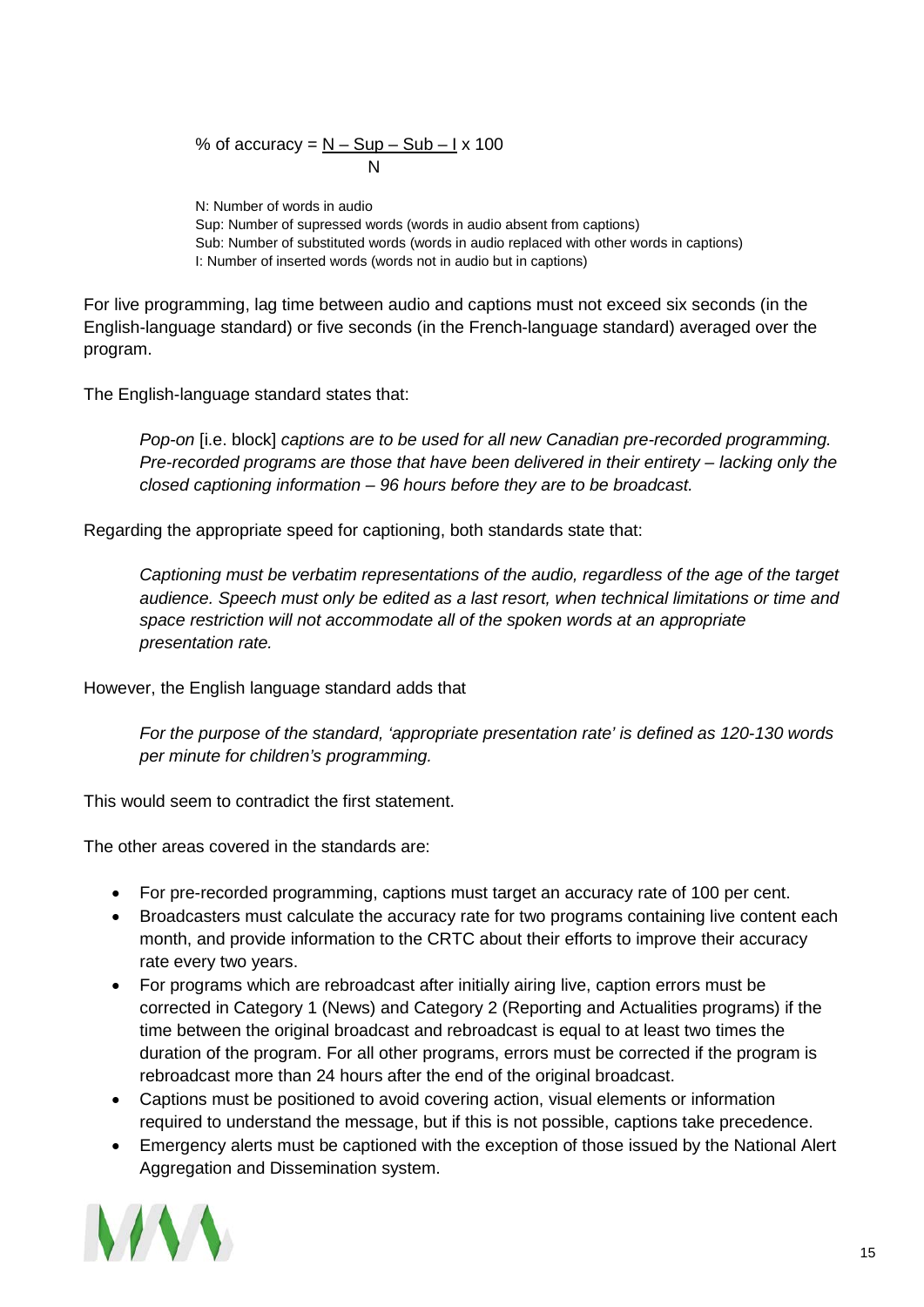• The French-language standard states that hyphens or chevrons must be used consistently to indicate that a different person is speaking, even when captions are positioned.

#### <span id="page-15-0"></span>**5.2.2. The CAB's caption standards handbook**

In 2003, the Canadian Association of Broadcasters (CAB) released the first version of a handbook, *Closed Captioning Standards and Protocol for Canadian English Language Broadcasters*, with the latest version released in August 2012.<sup>[9](#page-15-2)</sup> The latter includes all the CRTC's mandatory standards, along with other standards covering the finer details of captioning, including line spacing, structuring and shape of captions, the format for writing song lyrics, and so on. In this regard, it resembles the standards documents captioning suppliers typically put together for in-house use.

In the introduction, the CAB states that the handbook was initially produced because a lack of comprehensive standards meant that 'formal training of caption suppliers has not been possible,' so that 'captioning styles vary from supplier to supplier, sometimes frustrating the viewer'. The handbook:

…*is designed to establish English language closed captioning standards acceptable to key stakeholders: the caption consumers, the caption creators, and the broadcasting industry, including private, public and educational television programming services. It is intended as the mandatory guide to Canadian English language closed captioning for television.* (p. 1)

The section on 'Guidelines for On-Line Real-Time Captions' states:

*Real-time captioning is not well suited to dramas, movies, sitcoms, music videos or documentaries, and its use for these types of programming is discouraged.* (p. 23)

However, the section on 'Guidelines for Offline Roll-Up Captions' states:

*Roll-up captions are to be used for all live programming such as news and sports and pre-recorded programming in instances where the amount of time between delivery and airing of the pre-recorded program is not sufficient to permit the production of pop-on captions (i.e. less than 96 hours).* (p. 21)

It should be noted that the intention in this section actually differs significantly from the CRTC's intention in its English-language standards. The CRTC's stipulation that any pre-recorded program delivered more than 96 hours before broadcast must have pop-on captions has become, in the CAB's handbook, a stipulation that any pre-recorded program delivered less than 96 hours before broadcast *must have roll-up captions*. If followed to the letter, this would lead to more programs having roll-up captions than necessary, resulting in a reduction in caption quality.

### <span id="page-15-1"></span>5.3 United States

In the US, captioning is required under the *Code of Federal Regulations*. This is regulated by the Federal Communications Commission (FCC) which draws on specific powers in Part 79.1 of the

<span id="page-15-2"></span><sup>&</sup>lt;sup>9</sup> http://www.cab-acr.ca/english/social/captioning/cc\_standards.pdf

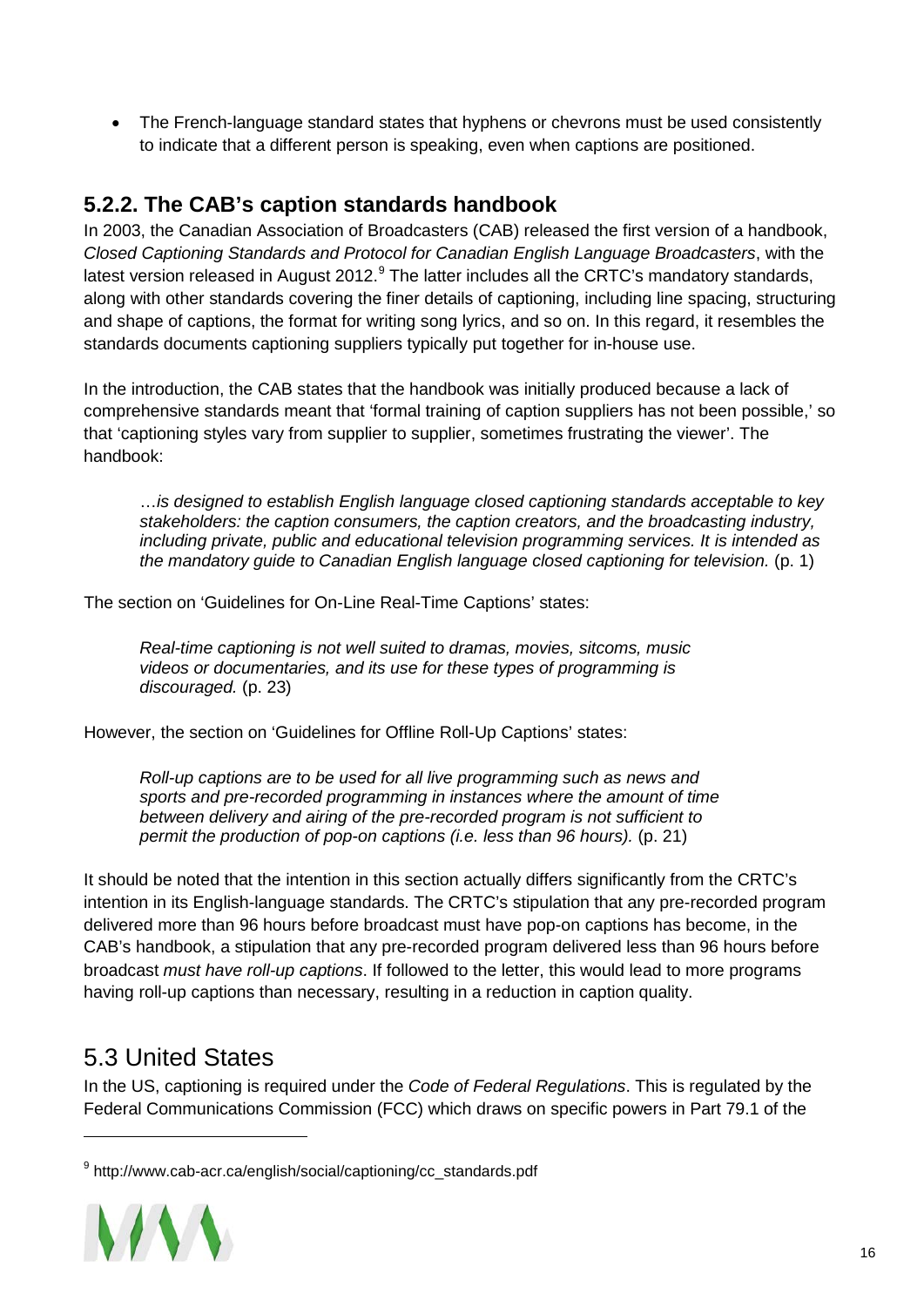code[10](#page-16-1), and broader powers under the *Communications Act 1934*. None of this legislation makes any reference to caption quality.

Following a July 2004 petition filed by several advocacy groups including Telecommunications for the Deaf 'to establish additional enforcement mechanisms to better implement the captioning rules, and to establish captioning quality standards to ensure high quality and reliable closed captioning'<sup>11</sup>, the FCC received 1,600 submissions in response.

On 20 February 2014, the FCC voted unanimously to approve new, comprehensive rules<sup>[12](#page-16-3)</sup> to ensure that closed captioning on TV is of the highest possible quality.

The FCC's new rules will require that captions be:

- Accurate: Captions must match the spoken words in the dialogue and convey background noises and other sounds to the fullest extent possible.
- Synchronous: Captions must coincide with their corresponding spoken words and sounds to the greatest extent possible and must be displayed on the screen at a speed that can be read by viewers.
- Complete: Captions must run from the beginning to the end of the program to the fullest extent possible.
- Properly placed: Captions should not block other important visual content on the screen, overlap one another, or run off the edge of the video screen.

Captions for pre-recorded programs will be expected to comply fully with the above rules, but the FCC recognises that they will be more difficult to achieve on live and near-live programs.

The FCC's order also includes best practice guidelines for video programmers and caption suppliers. These include video programmers providing caption suppliers with advance scripts, proper names and song lyrics for live programs. Caption suppliers will need to ensure proper training and supervision of their captioners, and that their systems are functional to prevent interruptions to the caption service.

The FCC also put on notice that it will be looking at the question of who is responsible for caption quality, and whether quantitative standards are also necessary.

Other captioning quality standards exist in the US, the most prominent of which are the Described and Captioned Media Program's *Captioning Key: Guidelines and Preferred Techniques[13](#page-16-4)* (DCMP Captioning Key) and *Captioning FAQ[14](#page-16-5)* by WGBH's Media Access Group. Some of the standards in these documents are discussed in section 7 of this paper.

### <span id="page-16-0"></span>5.4 France

-

The standards for captions on French television are set out in the *Charte relative à la qualité du sous-titrage à destination des personnes sourdes ou malentendantes* ('Charter relating to the

<span id="page-16-5"></span><span id="page-16-4"></span>

<span id="page-16-1"></span><sup>&</sup>lt;sup>10</sup> A copy of Part 79.1 is available from http://www.fcc.gov/cgb/dro/captioning\_regs.html<br><sup>11</sup> http://hraunfoss.fcc.gov/edocs\_public/attachmatch/DA-05-2974A1.pdf<br><sup>12</sup> http://www.fcc.gov/document/fcc-moves-upgrade-tv-clos

<span id="page-16-2"></span>

<span id="page-16-3"></span>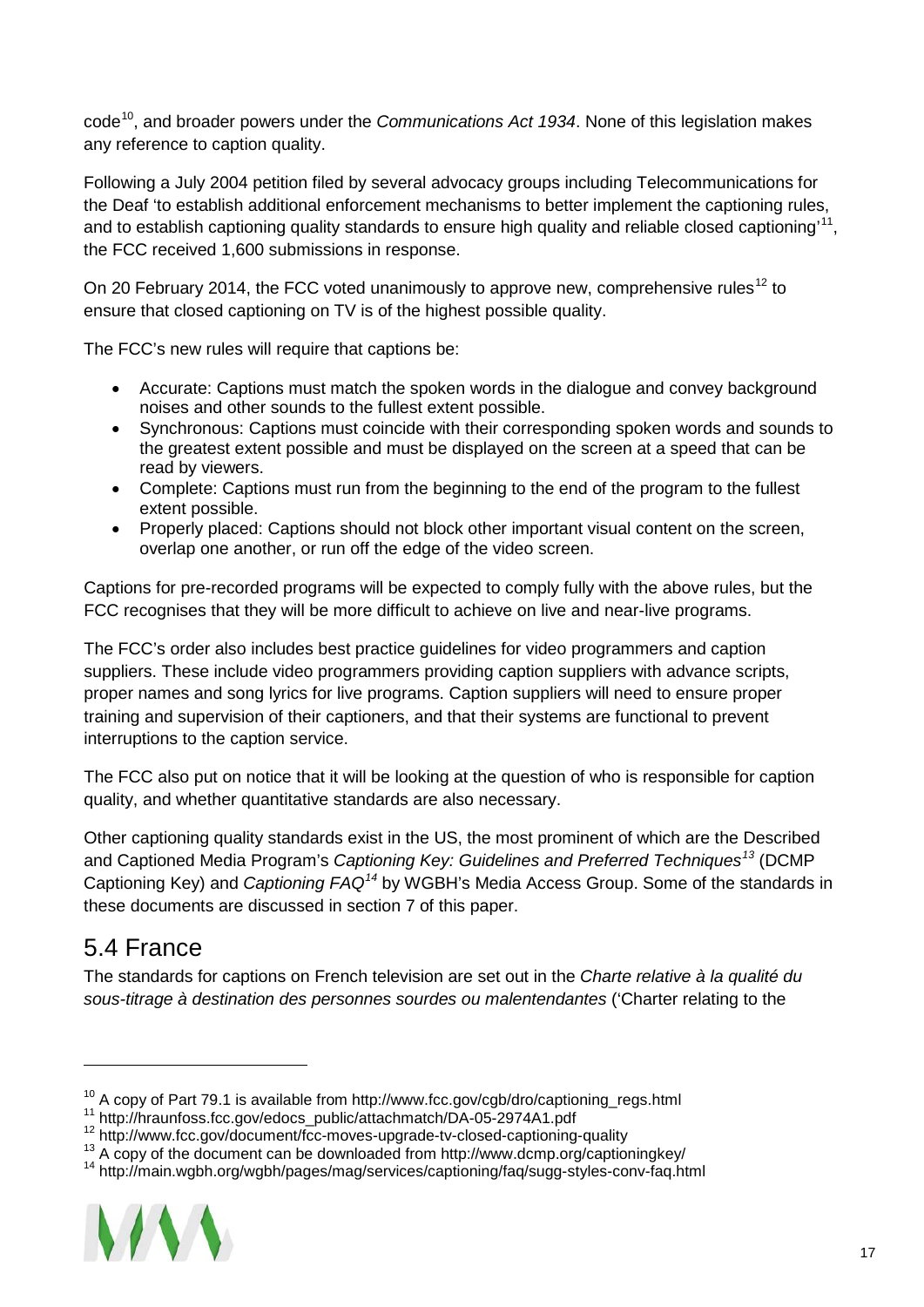quality of subtitling addressed to the deaf or hard of hearing')<sup>[15](#page-17-1)</sup> which was released by France's audio-visual regulator, the Conseil supérieur de l'audiovisuel (CSA), in December 2011.

The document contains some unusual colour standards which are not used anywhere else.

- White: for speakers visible on the screen
- Yellow: for speakers not visible on the screen
- Red: for sound effects
- Magenta: for music and lyrics
- Cyan: for the thoughts of a character, a narrator and voiceovers
- Green: for people speaking a foreign language

For offline captioning, word speed is defined in terms of number of characters (12 characters for a second, 20 characters for two seconds, 36 characters for three seconds and 60 characters for 4 seconds), with a tolerance of 20 per cent. This works out to be about 144 – 180 wpm.

For live captioning, the time lag should be less than 10 seconds.

In a forthcoming paper, 'France's National Quality Standard for Subtitling for the Deaf and Hard-of Hearing: an Evaluation', Tia Muller notes that the unusual colour standards were developed in the 1980s by the National Institute of the Young Deaf of Paris and some Deaf people. Because colours are used in this way, they cannot be used to identify different speakers as they are in many other countries. Instead, speakers are identified by caption positioning or by dashes to indicate new speakers. In a survey of Deaf and hearing impaired television users<sup>16</sup>, 45 per cent of the survey participants said they had experienced difficulties identifying off-screen characters, while 41 per cent said they did not know the caption colour code by heart. In her paper, Muller suggests that the colour scheme be simplified and name tags be used for character identification, as is common in the UK, Australia and other countries.

Muller also notes that the relatively long delay of up to 10 seconds in live captioning is to allow for to the complexities of the French language, and the expectation that spelling should be perfect. (In reality, this can cause the time delay to stretch to 20 seconds.) As her survey participants identified time delay as a more serious problem than language errors, this 'could be seen to support the need to reconsider the current approach to live captioning in France'.

David Padmore of Red Bee Media, which produces captions in France, has told Media Access Australia that the unusual colouring standards add at least 10 per cent to the cost of captioning.

### <span id="page-17-0"></span>5.5 Spain

<span id="page-17-2"></span> $16$ <sup>16</sup> The full results of this survey have not yet been published.



<span id="page-17-1"></span> $15$  A copy of the document can be downloaded from http://www.csa.fr/Espace-juridique/Chartes/Charterelative-a-la-qualite-du-sous-titrage-a-destination-des-personnes-sourdes-ou-malentendantes-Decembre-2011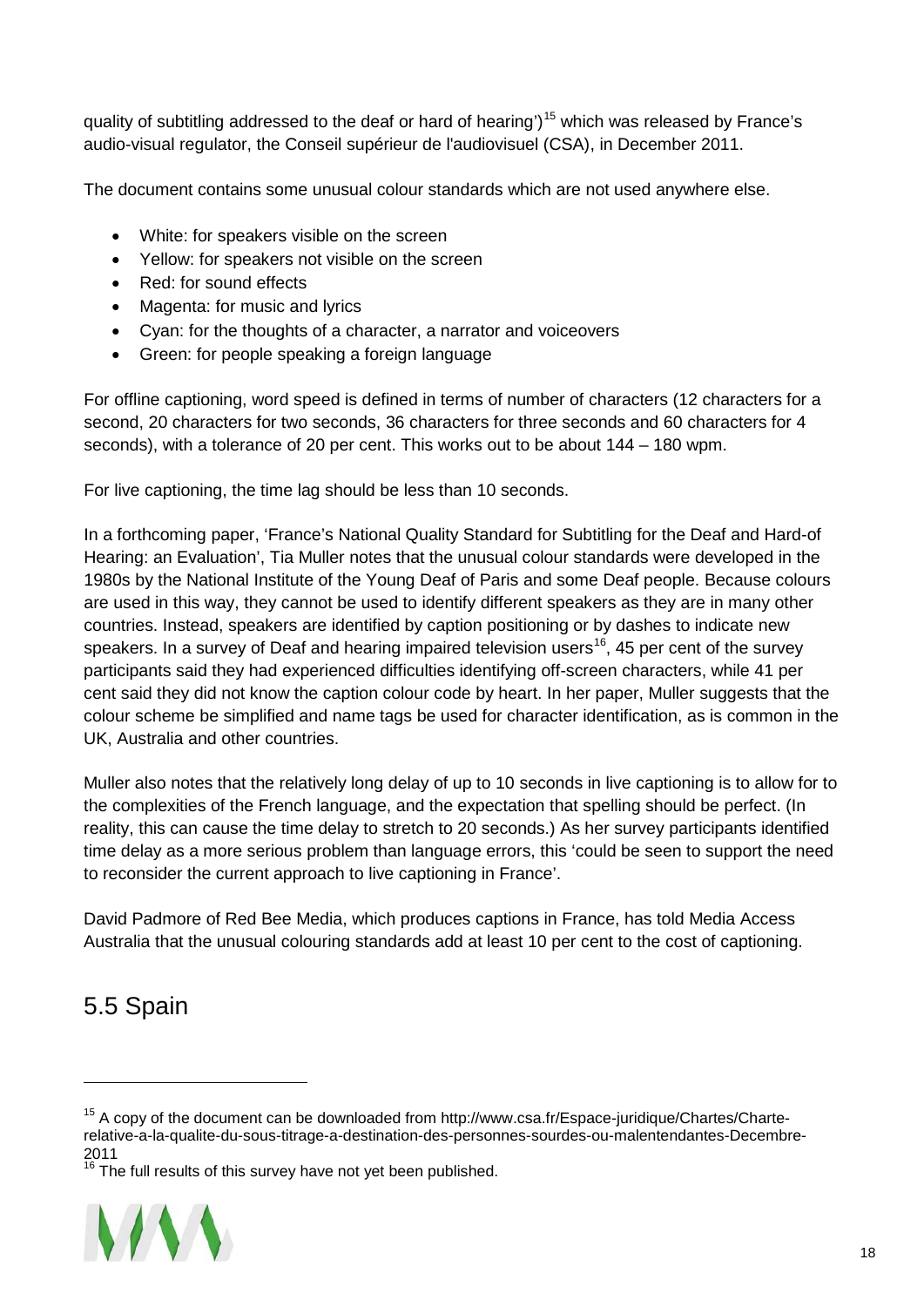Spanish captioning standards are set out in the document *Subtitulado para personas sordas y personas con discapacidad auditiva* ('Subtitling for the deaf and hearing impaired')[17](#page-18-2) issued by AENOR (the Spanish Association of Standardisation and Certification). This states that the maximum speed for captions for pre-recorded programs should be 15 characters per second. The average length of Spanish words is approximately 5.2 characters (slightly longer than English words at 5 characters) so this works out to be about 173 wpm.

The document also sets standards for identifying speakers, sound effects, colouring and positioning, etc, which are similar to UK and Australian standards.

### <span id="page-18-0"></span>5.6 Germany

Germany does not have caption standards which apply to all channels, but the public broadcasters ZDF and ARD both have comprehensive, voluntary standards documents<sup>[18](#page-18-3)</sup>. ZDF's word speed for adult programs is 15 characters per second, and ARD's is 12 characters per second. The average word length in German 6.26 characters, so this works out to be 147 wpm and 115 wpm respectively.

For children's programs, the standard for ZDF is 12 characters per second (115 wpm) and for ARD 8 characters per second (77 wpm).

Other standards cover subjects including colouring, positioning, identifying speakers, music, sound effects and fine details of punctuation.

### <span id="page-18-1"></span>5.7 Australia

Captioning began in Australia in 1982, with the Australian Caption Centre (ACC) providing captioning for the Nine and Ten networks, the ABC and SBS, while the Seven Network did its own captioning in-house (later the ACC would take over Seven's captioning as well). The ACC developed a comprehensive set of standards, drawing on existing standards in the US and UK. At that time, captions tended to be tailored more to the profoundly deaf, so it was common for language to be reduced and simplified. The ACC initially captioned adult programs at 120 wpm, and children's programs at 90 wpm or 60 wpm. In the early 1990s, after a consultation process with consumer representative groups which included showing Deaf and hearing impaired TV viewers excerpts of programs captioned at different speeds, the maximum speed for adult programs was increased to 180 wpm, and for children's programs to 120 wpm.

Amendments to the *Broadcasting Services Act* passed in 1999 made captioning compulsory for all stations broadcasting digitally from 1 January 2001. Prior to the passage of the amendments, the then Department of Communications, Information Technology and the Arts sought submissions regarding captioning provisions, including whether there should be 'a standard in relation to the quality and accuracy of closed captioning'. It was ultimately decided not to include such a standard in the amended act.

<span id="page-18-3"></span><sup>&</sup>lt;sup>18</sup> These were provided to Media Access Australia by David Padmore, Director of Access Services at Red Bee Media. See also the European Commission's *Study on Accessing and Promoting E-Accessibility* (page 97), which can be downloaded from: http://ec.europa.eu/digital-agenda/en/news/study-assessing-and-promoting-eaccessibility



<span id="page-18-2"></span> $17$  The document can be purchased from AENOR's website:

http://www.aenor.es/aenor/actualidad/actualidad/noticias.asp?campo=4&codigo=23835&tipon=2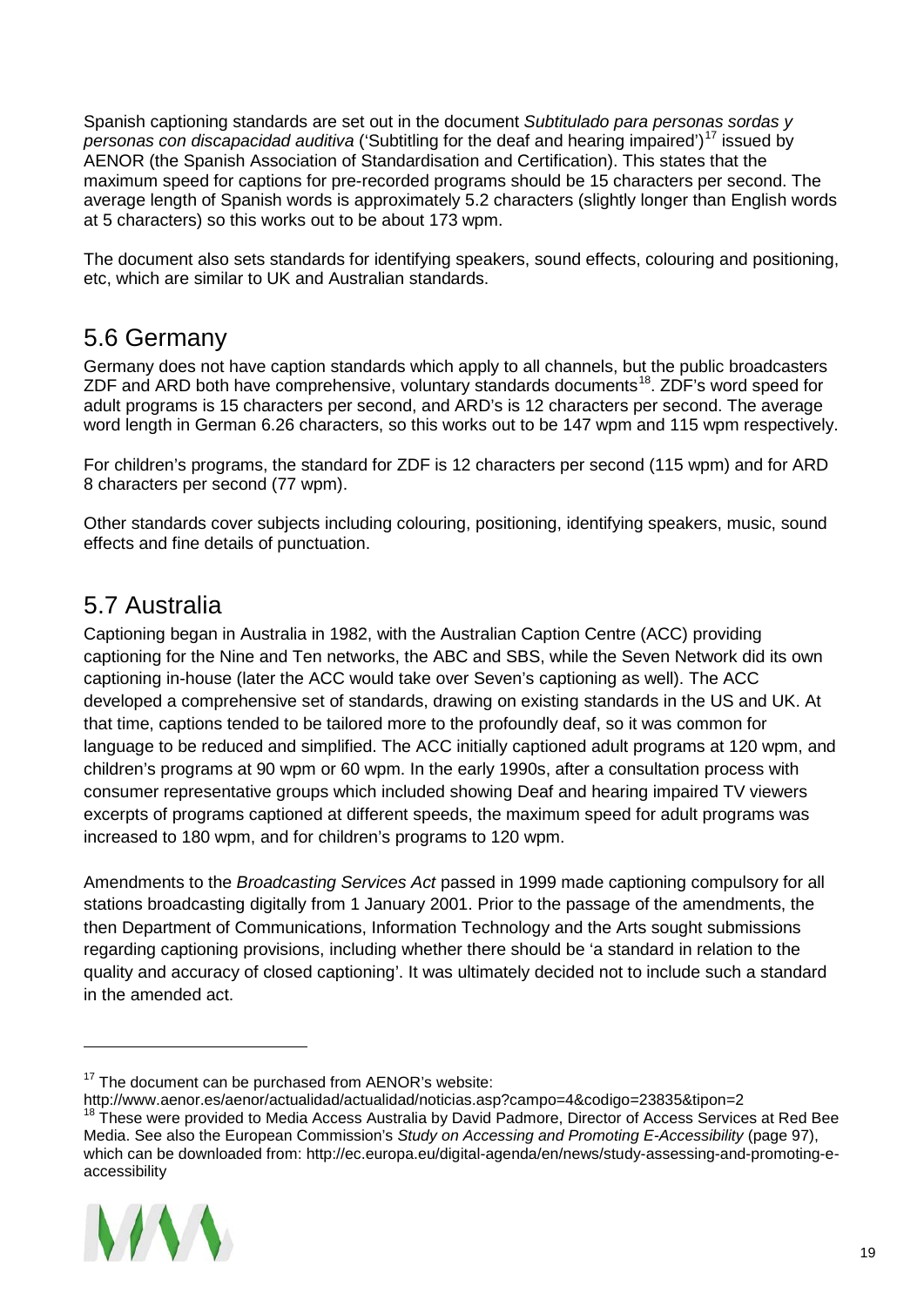#### <span id="page-19-0"></span>**5.7.1 Deafness Forum's Caption Quality Code of Practice**

In 2004, the Deafness Forum of Australia launched a campaign to improve the quality of captions on TV. As part of this campaign it put together a Caption Quality Code of Practice<sup>[19](#page-19-2)</sup> outlining basic captioning standards.

It includes sections on general grammar and presentation, timing and editing (180 wpm is the appropriate speed for adult programs), colouring, positioning, sound effects and children's programs (appropriate speed is 120 wpm, although 90 wpm or 60 wpm may be appropriate for programs aimed at younger children).

Deafness Forum's code was endorsed by consumer representative groups and access suppliers, but not by the TV networks. However, it came to be considered the de facto basic standard for captioning on Australian TV.

#### <span id="page-19-1"></span>**5.7.2 The ACMA's captioning standard**

In December 2010, following an investigation into access to electronic media for the hearing and vision impaired, the Australian Government released its *Media access review final report*<sup>[20](#page-19-3)</sup>. Its recommendations included:

*That the Australian Communications and Media Authority hosts captioning quality workshops, via a captioning committee, to develop criteria that the ACMA can use when assessing the quality of captions.*

In 2012, amendments to the *Broadcasting Services Act* gave the ACMA the power to determine standards that relate to captioning services by commercial television licensees, national broadcasters and subscription television licensees. For the purposes of this, quality includes

- *a) readability; and*
- *b) comprehensibility; and*
- *c) accuracy.*

A series of workshops were subsequently hosted by the ACMA, attended by representatives of the free-to-air networks and subscription television, caption suppliers, the Deafness Forum of Australia, Deaf Australia, the Australian Communications Consumer Action Network (ACCAN) and Media Access Australia.

Some of the consumer advocates argued for metrics to be included in the standards (specifically a target of 98 per cent accuracy for live captions, and a target of three seconds for the maximum time lag for live captions). Consensus could not be reached on an appropriate model for measuring errors, however, while the broadcasters and caption suppliers argued that it was inappropriate to set a maximum time lag as this was influenced by too many factors outside a captioner's control. A

<span id="page-19-3"></span><span id="page-19-2"></span>http://www.deafnessforum.org.au/pdf/Position%20Statements/Captioning%20Quality%20V2.pdf  $^{20}$  http://www.abc.net.au/mediawatch/transcripts/1105\_bcd.pdf



 $19$  The document, and a Deafness Forum position statement, can be found at: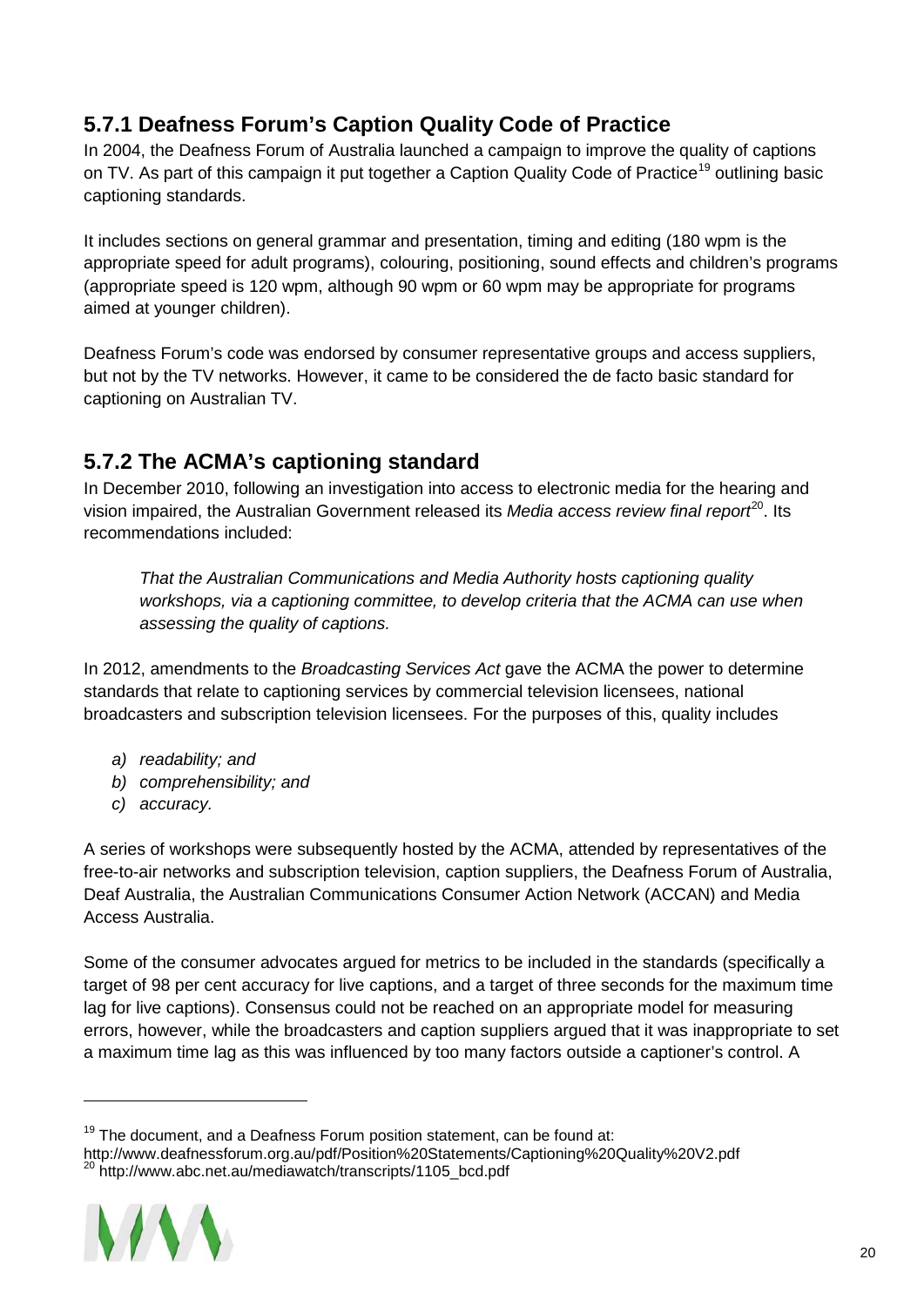representative from one of the free-to-air networks conducted tests during the negotiations which indicated that the average time lag on live captions on Australian TV was five seconds.

Media Access Australia proposed that a statement be included to the effect that pre-prepared block captions are inherently superior for the consumer to live captions, and programs (and parts of programs) should have pre-prepared captions whenever possible.

There was also some discussion about whether it was appropriate to nominate a cut-off time between the delivery of a program and its broadcast, below which it was acceptable for it to be live captioned. The caption suppliers argued that this was not feasible, as whether it is possible to preprepare captions depends not just on the program itself, but the other programs which need to be captioned at the time.

In the end, the ACMA decided not to include metrics, or a statement that captions be pre-prepared whenever possible, in the *Broadcasting Services (Television Captioning) Standard 2013[21](#page-20-2)*, which was released on 5 June 2013. Instead, the standard details the factors it will consider in each of the three criteria of readability, comprehensibility and accuracy when dealing with caption complaints from the public.

# <span id="page-20-0"></span>6. Models for measuring caption quality

### <span id="page-20-1"></span>6.1 The WER Model

The WER model is the most basic model for measuring the accuracy of a transcription of speech, and was originally designed for the evaluation of automatic speech recognition systems. One common formulation of it is:

$$
Accuracy = \frac{N - D - S - I \times 100}{N}
$$

 $N =$  Number of words in the audio

 $D =$  Deletion (a word in the audio is omitted)

S = Substitution (a word in the audio replaced by an incorrect one)

 $I =$  Insertion (a word not in the audio is added)

There are a number of problems which arise when this model is used to measure the quality of captions. The most obvious is that it does not take into account the seriousness of errors. A slight misspelling of a word, or the substitution of one homophone for another (e.g. son/sun) as is common in live captioning, may have very little impact on the comprehensibility of a caption, but the inclusion of an incorrect name or number can change the meaning completely.

The issue of deletions is also problematic. Word speed is a significant factor in the comprehensibility of captions, so captioners routinely omit unnecessary repetitions, irrelevant figures of speech, asides and so on. Rather than being errors, these deletions often increase comprehensibility.

<span id="page-20-2"></span><sup>21</sup> http://www.comlaw.gov.au/Details/F2013L00918

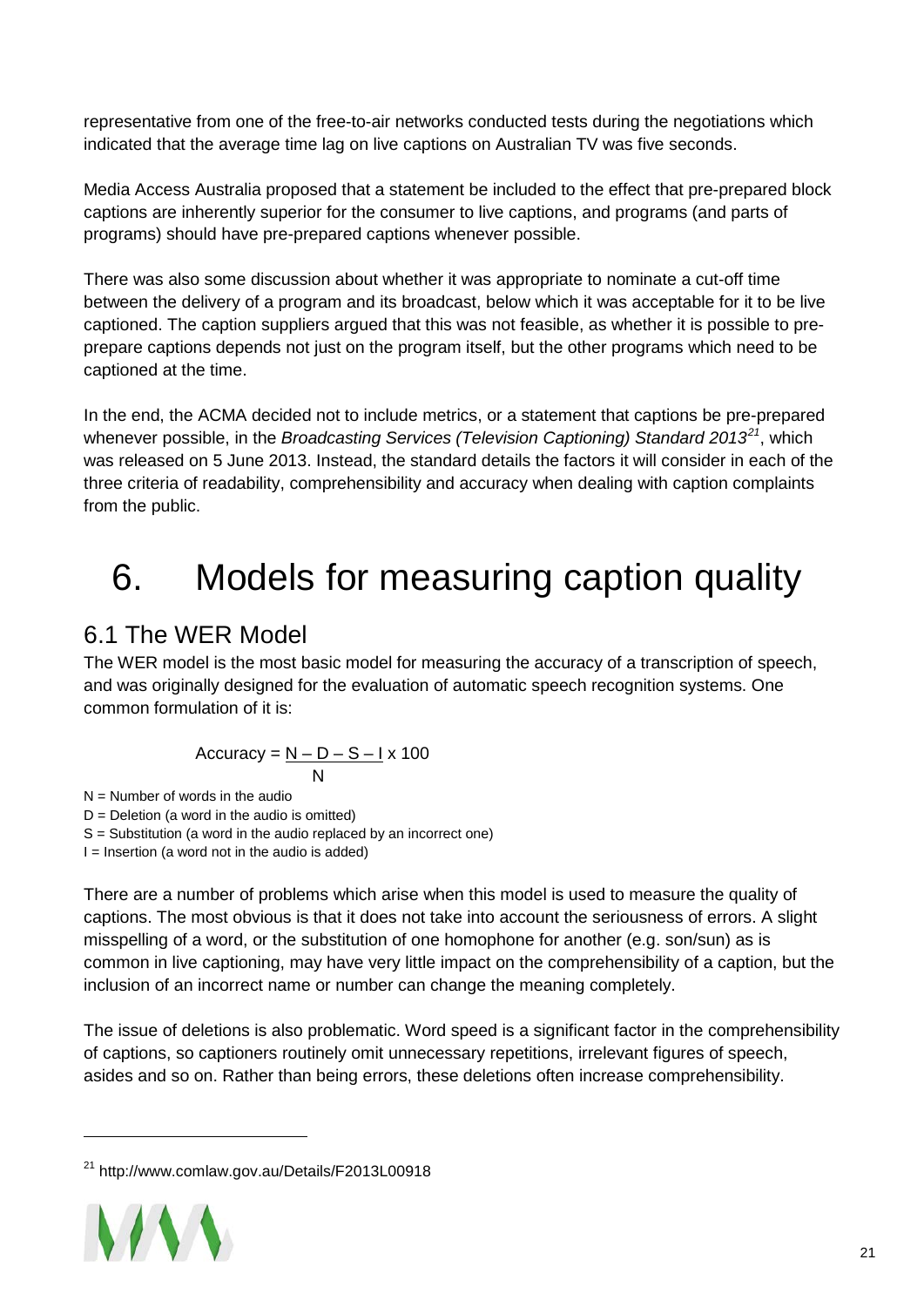While the WER model has been used to evaluate caption quality, and is the model that has been adopted by the CRTC in Canada (see section 5.2), its limitations in this area have led to other models being developed.

### <span id="page-21-0"></span>6.2 NCAM's Caption Accuracy Metrics Project

In 2010, the Carl and Ruth Shapiro Family National Center for Accessible Media (NCAM), which is based at the non-commercial education channel WGBH in Boston, USA, embarked on a project to quantify errors in stenocaptions. The project had two aims:

- *develop an industry standard approach to measuring caption quality, and*
- *use language-processing tools to create an automated caption accuracy assessment tool for real-time captions on live news programming.[22](#page-21-1)*

NCAM began with an online survey of viewers of captioned television news programs. 352 people took part in the survey, during which they were shown examples of caption errors and asked how these affected their ability to understand the program.

After reviewing many examples of caption texts, and drawing on the National Court Reporters Association's error grading system, NCAM divided caption errors into 17 basic types.

|                | <b>Caption error</b>                        | <b>Example (caption/actual)</b>       |
|----------------|---------------------------------------------|---------------------------------------|
| 1              | Substitute singular/plural                  | man/men                               |
| $\overline{2}$ | Substitute wrong tense                      | run/ran                               |
| 3              | Substitute pronoun (nominal) for name       | this man/Proper Name                  |
| 4              | Substitute punctuation                      | period instead of question mark       |
| 5              | Split compound word/contraction             | foot note/footnote                    |
|                |                                             | did not/didn't                        |
| 6              | Two words from one (one wrong)              | might yes/mighty                      |
| $\overline{7}$ | Duplicate word or insertion                 | criticism criticism                   |
| 8              | Word order                                  | would I/I would                       |
| 9              | Correction by steno                         | disznits-dissidents                   |
| 10             | Dropped word - 1 or 2                       | "you know"                            |
| 11             | Dropped word(s) $-3+$                       | "figure out what the best options are |
|                |                                             | going to be"                          |
| 12             | Nearly same sound but wrong                 | sail/sale or work/werk                |
|                | word(s)/homophone                           |                                       |
| 13             | Substitute wrong word                       | blogger/hunger                        |
| 14             | Phonetic similarities/not a valid word      | Human milating/humiliating            |
| 15             | Random letters (gibberish)                  | Igbavboa                              |
| 16             | Word boundary error (also "stacking error") | paying backpack Stan/paying back      |

#### **Table 1 NCAM's caption error types**

<span id="page-21-1"></span> $22$  Documents relating to the project, including the survey report and final report, can be downloaded from http://ncam.wgbh.org/invent\_build/analog/caption-accuracy-metrics

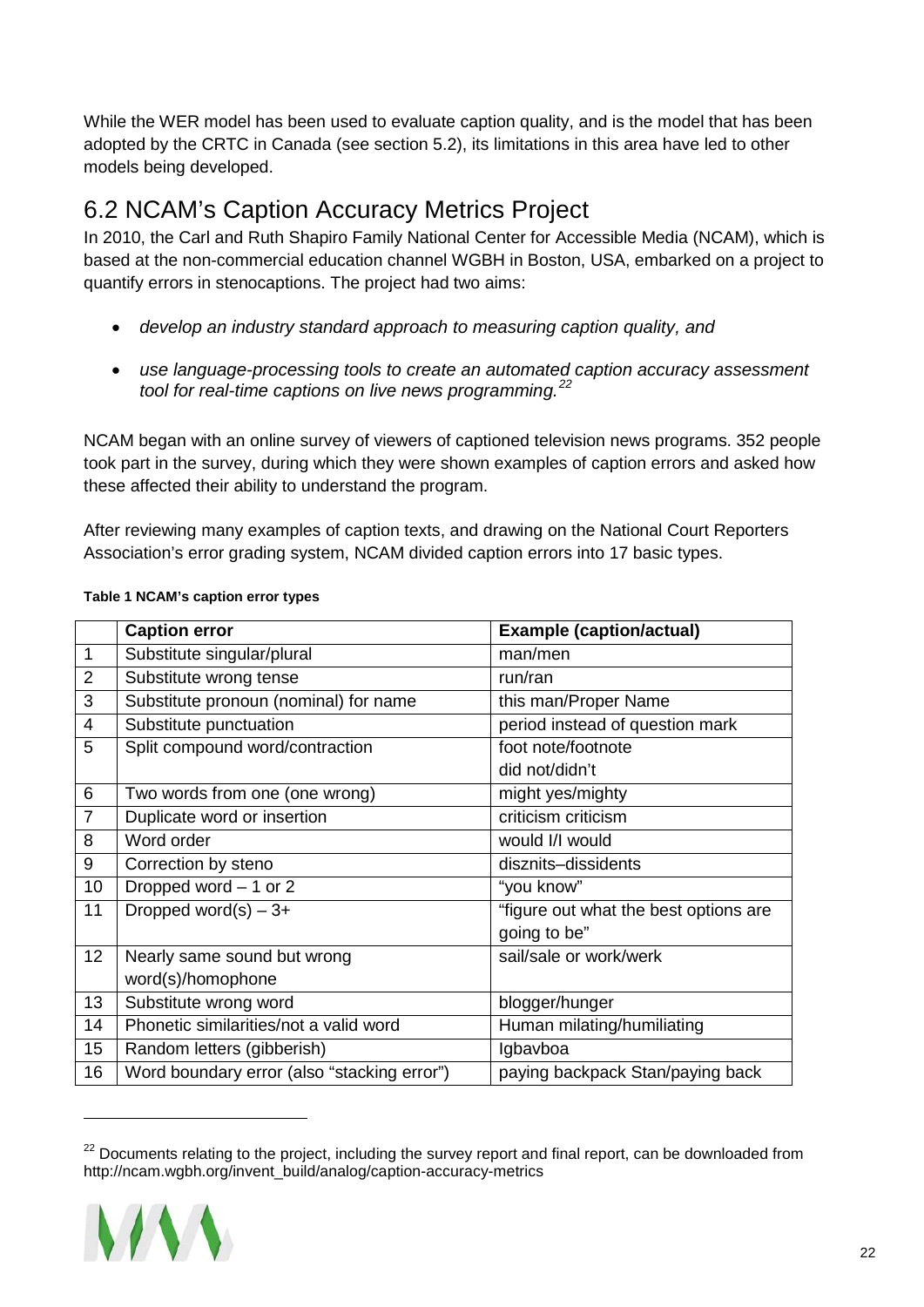| <b>Caption error</b>         | <b>Example (caption/actual)</b> |  |
|------------------------------|---------------------------------|--|
|                              | Pakistan                        |  |
| Transmission errors/garbling | GM sto/GM stock                 |  |

The following table lists the seven error types which over 50 per cent of the survey respondents defined as a "severe error" which greatly impacted or destroyed their understanding of a sentence.

| <b>Error type</b> | <b>Description</b>                  | % of respondents |
|-------------------|-------------------------------------|------------------|
| 17                | Transmission error, dropped letters | 84%              |
| 16                | Word boundary error                 | 65%              |
| 15                | Garbled syllable, not words         | 65%              |
| 14                | Phonetic similarities (not words)   | 59%              |
| 11                | Dropped words (significant, 3+)     | 59%              |
| $\overline{13}$   | Substitute wrong word               | 55%              |
| $\overline{3}$    | Substitute pronoun for proper name  | 53%              |

**Table 2 NCAM caption error types with the worst ratings**

Using the survey results, NCAM developed a system for weighing errors in a caption transcript according to their severity. The basic calculation for the Weighted Word Error Rate (WWER) is:

$$
WWER = \sum_{t=1}^{ErrorTypes} severity_t * errors_t / N
$$

#### **Figure 1 NCAM's Weighted Word Error Rate equation**

NCAM worked with Nuance Communications to develop an automated caption accuracy assessment tool, CC Evaluator™, based on this method of error assessment. This tool could be used to compare an accurate or 'clean' verbatim transcript of a program with its corresponding caption file, and produce a Weighted Word Error Rate. But NCAM wanted to find out whether the tool could be used with a transcript created using automatic speech recognition (ASR) and still produce a meaningful result, thus achieving a completely automated system.

NCAM notes the apparent difficulties in using an ASR transcript like this. In most cases, such transcripts are actually less accurate than corresponding caption files would be.

*The question becomes: how can you rate the quality of captions against an ASR transcript that might actually be worse that the captions themselves? The answer is that, by carefully analysing where errors occur in each transcript, we can statistically account for much of this difference.*

To test this theory, CC Evaluator was used to evaluate sample news captions against both a clean transcript (to produce a Weighted Word Error Rate), and an ASR transcript (to produce an Estimated Word Error Rate). Comparison of the two sets of data showed that they generally correlated, although the Estimated Word Error Rate was slightly overestimated for programs with very low error rates, and underestimated for programs with very high error rates.

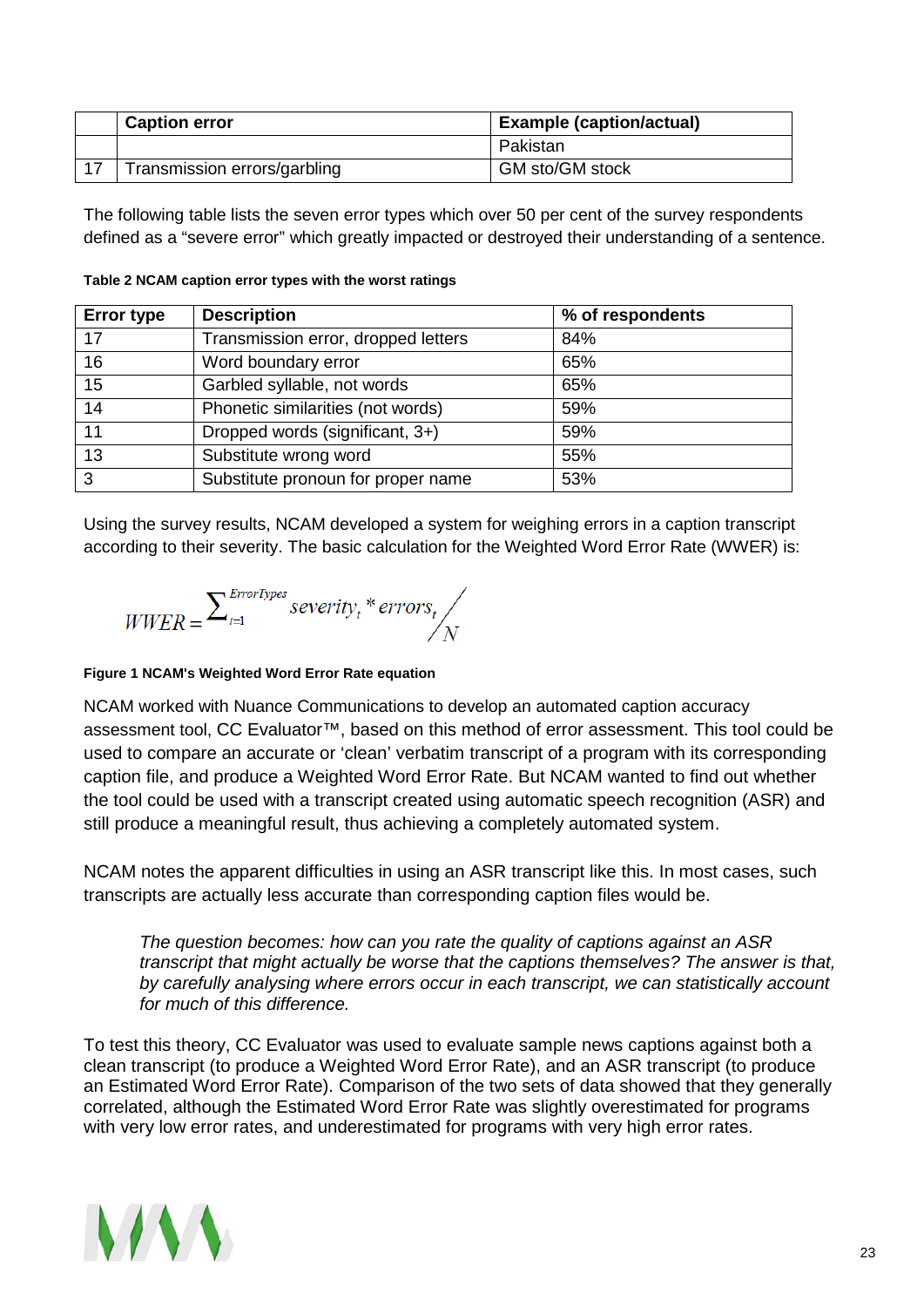NCAM notes that, 'as more program samples are accumulated by the evaluation engine, better error estimates will be generated, particularly when applied to specific programs. The use of the ASR tools will also improve as the software is exposed to larger data sets.'

While there is still work to do to perfect NCAM's system, it demonstrates that a completely automated system for evaluating the quality of live captions can produce meaningful results.

### <span id="page-23-0"></span>6.3 The NER Model

The NER Model<sup>[23](#page-23-1)</sup> for measuring the accuracy of live captioning produced using the respeaking method was developed by Pablo Romero-Fresco of the University of Roehampton, and respeaking consultant Juan Martínez. Their goal in creating it was to have a model which would be functional and easy to apply, and 'include the basic principles of word error rate calculations in speech recognition theory, which have been tested and validated for a long time'.

The model is based on the following formula:

Accuracy = <u>N – E – R</u> x 100 N

N The number of words in the respoken text, including punctuation marks (which the respeaker needs to read out), identification of speakers, etc. (Note that this differs from the WER model, where N stands for the number of words in the original audio.)

E: 'Edition' errors, introduced by the respeaker. (The most common of these is that the respeaker omits information due to the speed of the dialogue).

R: 'Recognition' errors, which are caused by mispronunciation or the software not recognising a word.

To use the NER Model, a verbatim transcript of a program must be created, which the user then compares to the caption file, noting differences between the two (including dialogue which has not been captioned). The user marks each error as 'Edition' or 'Recognition', classifies it as 'serious', 'standard' or 'minor', and assigns it a score of 1, 0.5 and 0.25 respectively. Words which have been omitted but have no impact on comprehension may be labelled 'correct errors'.

- Serious errors are defined as those which change the meaning of the text (e.g., 'alms' instead of 'arms' or '15%' instead of '50%').
- Standard errors are those which result in the omission of information. They include recognition errors, where the speech recognition software has failed to recognise a word and produced an entirely different word or words ('hell of even' instead of 'Halloween').
- Minor errors, which may not be noticed by a viewer, include a lack of capital letters from proper names.

As well as producing a realistic accuracy measurement, the NER Model can provide useful feedback to respeakers and suggest ways for them to improve their accuracy. Romero-Fresco and

<span id="page-23-1"></span>http://roehampton.openrepository.com/roehampton/bitstream/10142/141892/1/NER-English.pdf (All quotes in this section are from this document.)



 $23$  An outline of the NER model can be found here: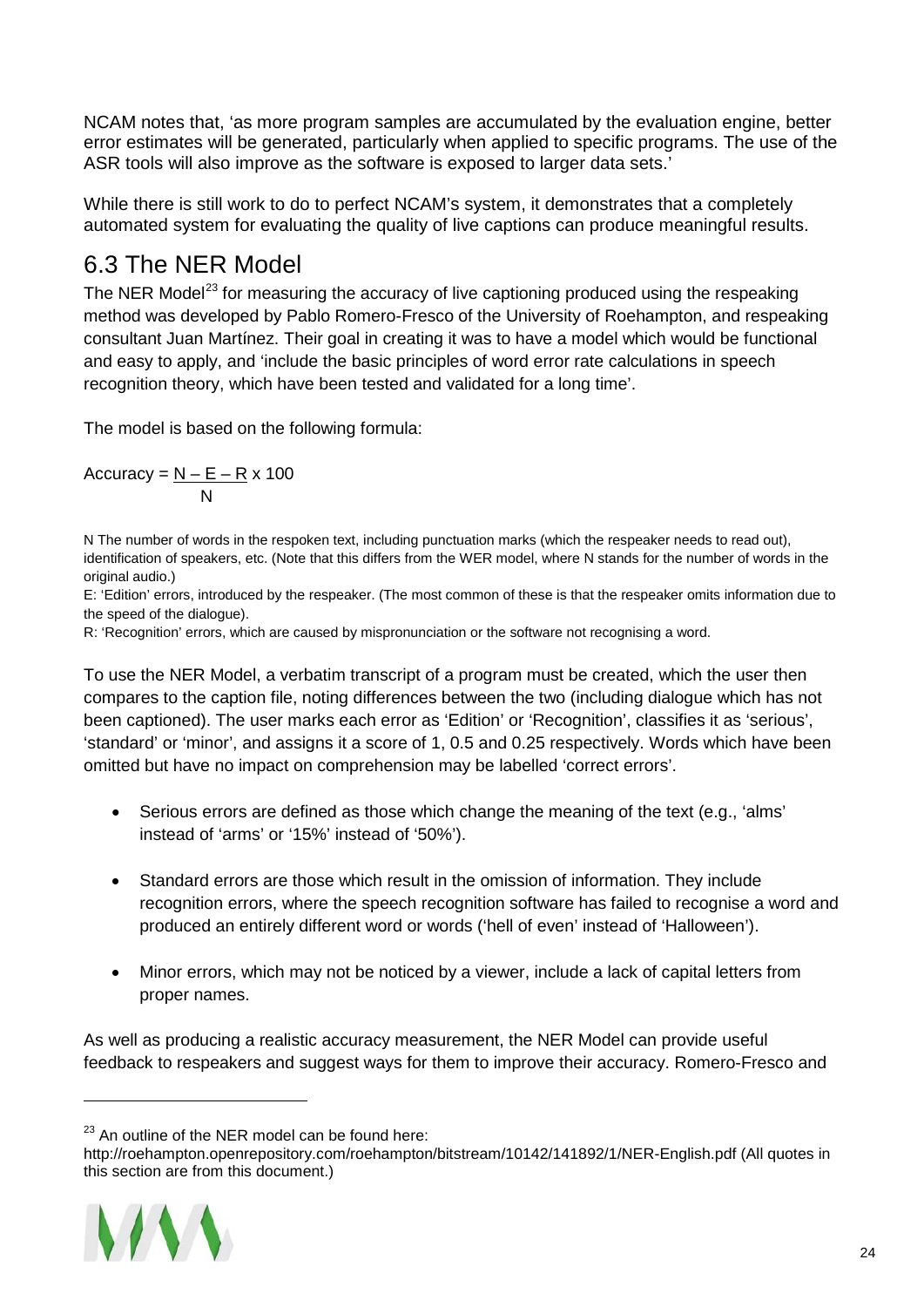Martinez give the example of a caption file where contractions have not been conveyed property (e.g. 'we're' has become 'were'). In this instance, the respeaker should be advised not to use contractions.

To make using the NER model easier, a software tool called NERstar has been developed by Swisse Text and d'Accessibilitat i Intel•ligència Ambiental de Catalunya (Centre for Research in Ambient Intelligence and Accessibility in Catalonia, CaiaC)<sup>[24](#page-24-1)</sup>. This compares the transcription and captions, and highlights discrepancies between the two. The user manually enters the error type and seriousness rating for each discrepancy, and the software then automatically calculates the accuracy rate.

The NER model has been used in Spain, Italy, Switzerland and Germany, and is the model the UK regulator Ofcom has asked broadcasters to use to measure the quality of captioning on selected live programs as part of its two-year quality measurement exercise (see section 5.1.2).

The model has also been adopted by Australian access company Ai-Media, which provides captioning for subscription television and became the caption service provider for the Nine Network in January 2014. $25$ 

### <span id="page-24-0"></span>6.4 Evaluating the caption quality measurement models

To perform a truly rigorous and comprehensive analysis of the quality of a captioned program, an accurate, verbatim transcript of the program is required. This is expensive to produce (while creating a completely accurate transcript presents problems of its own). A comparison of the transcript and caption file must then be performed, which is also an expensive and labour-intensive process. NCAM's Caption Metrics project, which aims to create an automatic process which does not require an accurate, verbatim transcript, is therefore very appealing. The initial results of the model are promising, and if perfected, it could theoretically be incorporated into the caption production process, allowing quality reports to be automatically generated for a broadcaster's entire live captioned output.

Further research and testing of the model was put hold as NCAM awaited the announcement of new caption quality standards by the FCC (see section 5.3).<sup>[26](#page-24-3)</sup>

The chief advantage of the NER Model is that it has been specifically designed to evaluate respeaking captioning, which is now the most common form of live captioning in Europe, and used extensively in Australia. This means that, as well as producing a meaningful accuracy percentage, it can also be used as a training tool for respeakers as it highlights areas where they can improve their performance.

The disadvantages of the NER Model are that it requires an accurate, verbatim transcript, and using the model is very labour intensive. People who have used the model have told Media Access Australia that evaluating the quality of a captioned program takes between 10 and 15 times the

<span id="page-24-2"></span><span id="page-24-1"></span><sup>&</sup>lt;sup>24</sup> http://www.speedchill.com/nerstar/<br><sup>25</sup> http://ai-media.tv/downloads/file/2013%2011%2019%20Ai-<br>Media%20Leads%20with%20International%20Quality%20Standard%20for%20TV%20Captions.pdf <sup>26</sup> Personal communication from Larry Goldberg, Founder and In-House Advisor at NCAM.



<span id="page-24-3"></span>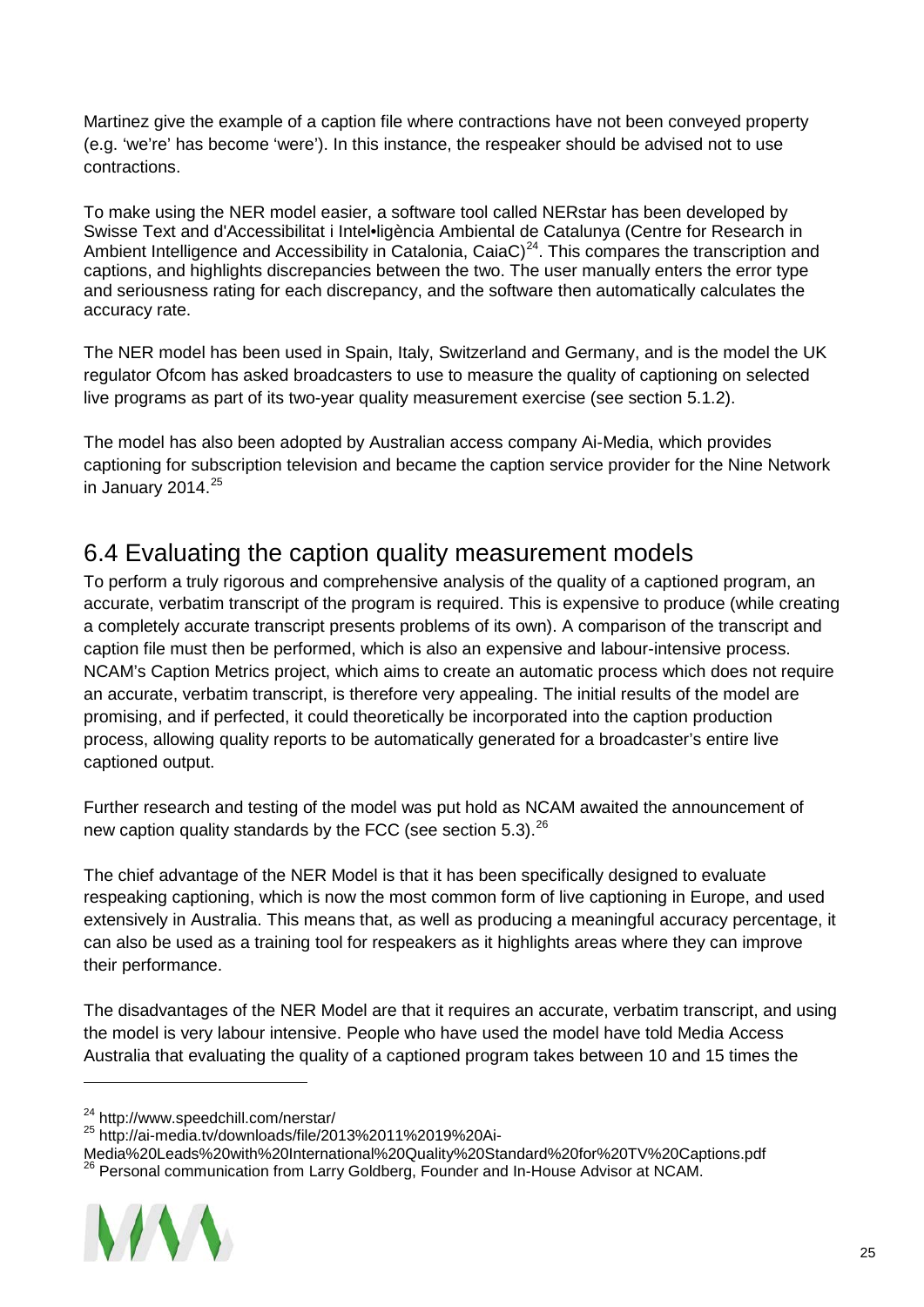length of the program. Given the commercial constraints on caption producers, it is therefore unreasonable to expect that the model be used to evaluate large volumes of captioned output.

That does not mean that it cannot be a useful tool. Poor quality live captioning can be the result of problems associated with an individual program, or of systemic issues such as an inexperienced captioner or one ill-suited to the task, inefficient work practices, problems with software or equipment, or captioners not being given adequate preparation time. Using the NER model to evaluate a representative sample of a broadcaster's captions could identify these systemic issues and lead to improvements in the service.

# <span id="page-25-0"></span>7. Commentary on caption quality issues and their treatment in different standards

### <span id="page-25-1"></span>7.1 Word speed (presentation rate)

Setting any word speed or presentation rate for captions must take into account the fact that their users can be dividing into two groups: Deaf people (whose first language is often sign language and whose reading skills may be lower than the general population) and the hearing impaired (many of whom have lost hearing as they have aged).

In the early days of captioning, word speed tended to be set lower to cater to the first audience. The first news program ever captioned was *The Captioned ABC Evening News*, a rebroadcast of the ABC's 6 p.m. evening news which went on air on PBS in the US on 3 December 1973.<sup>[27](#page-25-2)</sup> A team of five captioners worked to create captions for the rebroadcast at 11 pm, writing the captions so that they were no higher than a sixth-grade reading level, with passive verbs eliminated, short words substituted for longer ones, and potentially confusing idioms replaced.

In 1999, Dr Carl Jensema and Dr Robb Birch published the results of a US government-funded study, *Caption Speed and Viewer Comprehension of Television Programs.* [28](#page-25-3) During the study, 1,102 subjects were shown captioned television clips with speeds ranging from 80 wpm to 220 wpm. In their conclusion, the authors wrote:

*The bottom line is that this study indicates that caption viewers are likely to be able to absorb facts and draw conclusions from captions that are presented as fast as 220 wpm for short periods of time. In general, this suggests that caption viewers are capable of keeping up with most verbatim captioning, since normal speech rates are unlikely to exceed 220 wpm.* (p. 30)

Since this study appeared, the trend in the US, Canada and Australia has been to make captions closer to verbatim. WGBH's *Captioning FAQ* states that 'much of the caption-viewing audience prefers to have a verbatim or near-verbatim rendering of the audio'. However, it also advises that

<span id="page-25-3"></span><span id="page-25-2"></span>

<sup>&</sup>lt;sup>27</sup> http://www.vitac.com/news\_blog/vitac-blog.asp?post=390<br><sup>28</sup> http://www.dcmp.org/caai/nadh135.pdf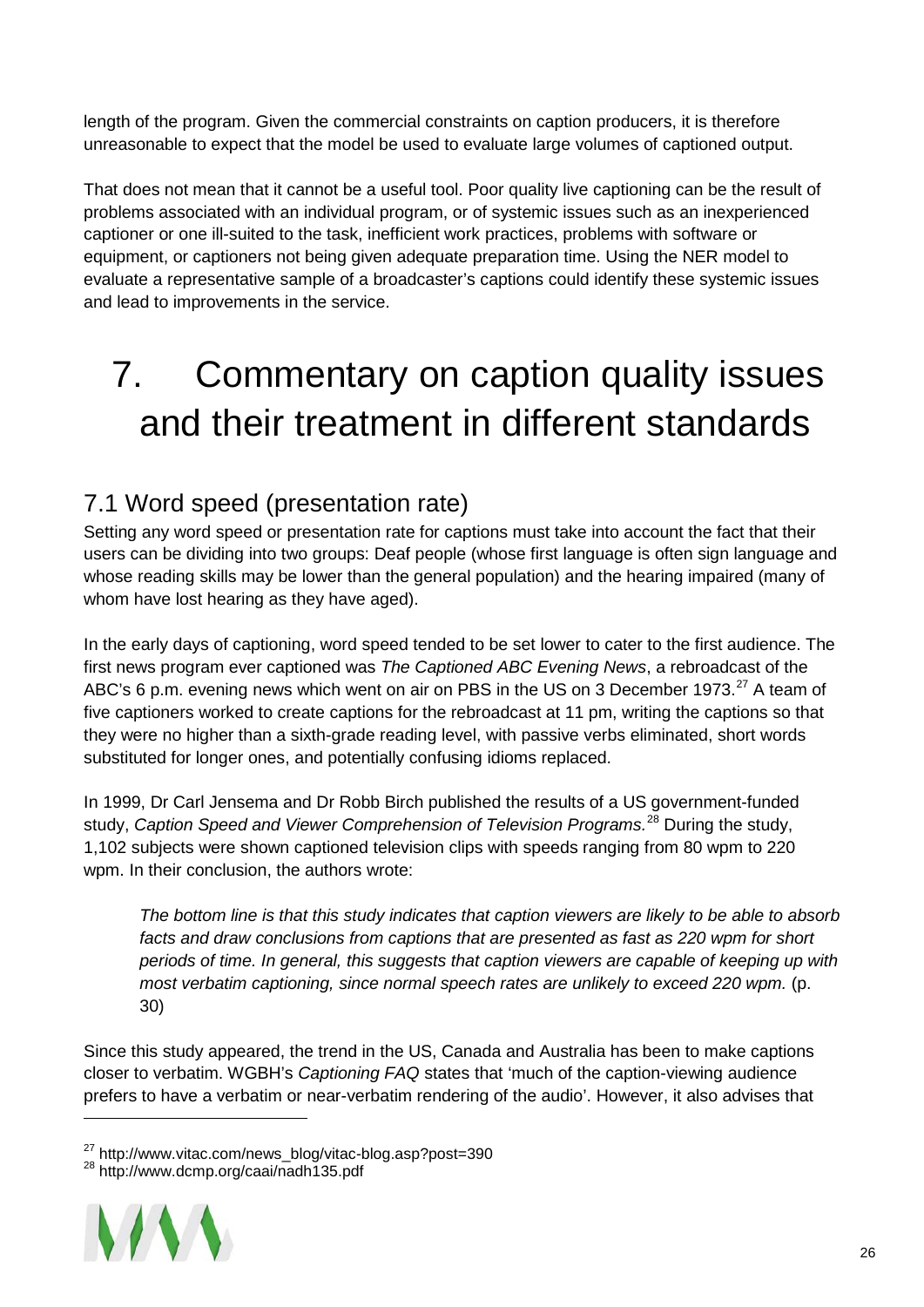captioners should 'strive for a reading speed that allows the viewer enough time to read the captions yet still keep an eye on the program video'.

Both the Canadian English-language and French-language standards state that 'captions must be verbatim representations of the audio,' and 'speech must only be edited as a last resort, when technical limitations or time and space restrictions will not accommodate all of the spoken words at an appropriate presentation rate'.

European standards, on the other hand, tend to set maximum word speed rates. However, the French and Spanish standards do not specify whether their recommended maximums (which I have estimated equate to 180 wpm and 173 wpm respectively) apply to live programs as well as prerecorded programs. Ofcom's code is alone in making a distinction between the two (recommending a maximum of 180 wpm for pre-recorded programs and 200 wpm for live programs).

While verbatim captioning of live programs is often mentioned as an ideal (both in standards issued by regulators and by consumer advocates demanding full access), in a 2009 paper, 'Respeaking the BBC News'*[29](#page-26-0)*, Carlo Eugeni finds that it is not possible for respeakers to produce completely verbatim captions. Eugeni looked at the strategies that respeakers were using to caption live programs by analysing the captions for 8 hours of BBC news broadcasts. He found that the average speech rate of the source text (i.e. the actual audio track of the programs) was 183 wpm. He found that the main strategy used by respeakers was to attempt to repeat dialogue (while also adding punctuation and colouring information).

*This is possible when the speech rate is slow enough, where lexical density, turn taking and visual compensation are low enough, and where given information is sufficient to guarantee no other constraints are exercised on respeaking. However, not even ideal conditions enable respeakers to produce verbatim subtitles for a period longer than five macro-idea units. It seems that keeping the same pace as the original is a cognitively consuming and unsustainable activity.* (p. 43)

This suggests that there is an in-built maximum word speed for captions produced by respeakers (although the actual figure for any given program will vary according to its nature, the skills of the respeaker and other factors), It should be noted though that experienced stenocaptioners can produce captions much faster than those produced by respeaking. In the article 'Confessions of a Television Captioner'[30,](#page-26-1) Jessica Bewsee writes that she was once stenocaptioning a sports program and realised that she was writing at a rate of 380 wpm. In practice, though, stenocaptioners are generally considered to be fully trained when they can achieve 96 per cent to 98 per cent accuracy at a speed of 180 to 200 wpm.

Eugeni also points out that, quite apart from word speed, there are advantages for comprehension in captions not being verbatim. One of these is that 'it is very difficult, if not impossible, to follow subtitles if read as a completely oral text, from a cohesive reading and grammatical point of view' (p. 65). In practice, as well as dropping unnecessary words, phrases and repetitions, most experienced respeakers learn to routinely 'clean up' the grammar of the people they are captioning, and this can only help caption users.

<span id="page-26-1"></span><span id="page-26-0"></span><sup>30</sup> http://www.hearinglossweb.com/Issues/Access/Captioning/Television/conf.htm



<sup>29</sup> Eugeni, Carlo, Respeaking the BBC News: A Strategic Analysis of Respeaking on the BBC', *The Sign Language Translator and Interpreter* 3 (1), 2009, 29-68.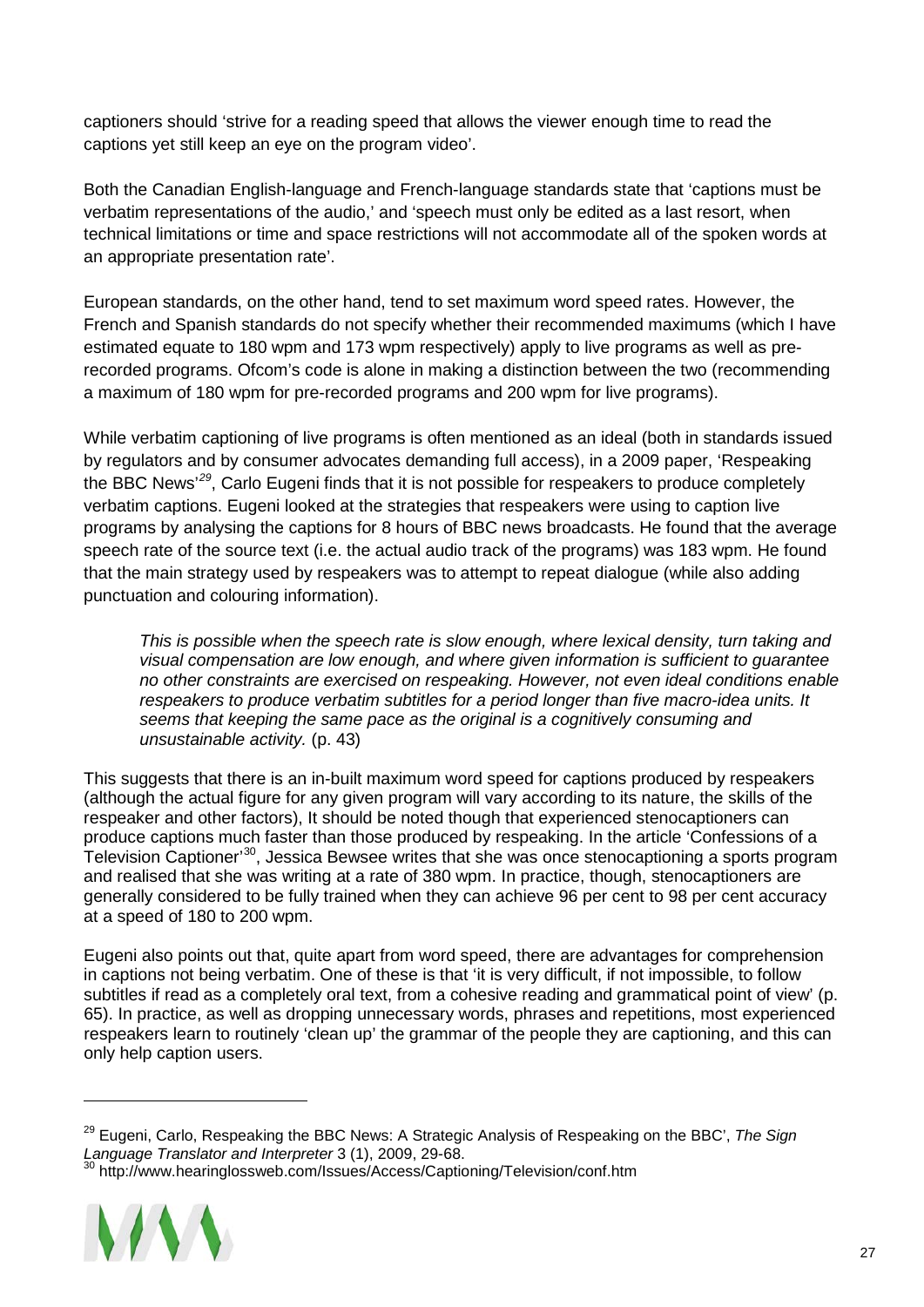After all these factors are taken into consideration, we do not believe there is any point in including maximum word speeds for live captions in standards. There are too many variables which are out of a captioner's control, including the speed at which people in the program are speaking, while it is clear that there are inherent upper limits to the speed of captions that can be produced by respeakers.

While there is no consensus across the world about appropriate words speed rates for captioning on adult programs, there is more agreement about children's programs. A number of studies have been undertaken which demonstrate that Deaf and hearing impaired children benefit from lower caption word speeds<sup>[31](#page-27-1)</sup>. For example, in their 1980 study *Captions and Reading Rates of Hearing-Impaired Students*[32](#page-27-2), Edgar Schroyer and Jack Birch found that the average speed of normal extempore speech – and of speech in films and TV programs – is about 159 wpm. However, the mean wpm reading speed of the primary school students they studied was 125.7 wpm.

The DCMP's *Captioning Key*, the Canadian English-language standards and Deafness Forum's draft standards all indicate that a word speed of 120-130 wpm is appropriate for children's programs. While they do not specify a maximum word speed, Ofcom's code and the BBC guidelines also state that lower speeds are appropriate for children's programs.

### <span id="page-27-0"></span>7.2 Time lag in live captions (latency)

The delay between the speech (or other sounds) and the corresponding captions appearing on the screen in a program which has been captioned live is one of the most often voiced caption complaints made by Deaf and hearing impaired TV viewers. In a 2013 survey conducted by Action on Hearing Loss in the UK $^{33}$ , it was considered to be the biggest problem by the greatest number of respondents (24 per cent), with the next most serious problem being inaccurate captions (22 per cent).

The time lag in live captions is determined by several factors, including the production systems in place, the reaction time of the stenocaptioners and respeakers, and the complexity of the dialogue. Ofcom's code sets a target of 3 seconds, which is often considered the shortest time lag that can be reasonably expected in most circumstances. This may change, however, when the results of Ofcom's two-year caption quality measurement exercise are in.

The Canadian English-language and French-language caption standards allow for a longer time lag (6 and 5 seconds respectively). The French charter calls for a lag of less than 10 seconds (which most caption users will find frustratingly long), reflecting a greater emphasis on ensuring that spelling and punctuation are correct.

It should be noted that there is ambiguity in all of these standards, as none of them make it clear whether the maximum time lag target applies to individual captions or the average over the whole program. Ofcom appears to be thinking about this issue, as in its measurement exercise, it has asked broadcasters to measure both the average latency and range of latencies.

<span id="page-27-3"></span><span id="page-27-2"></span>

<span id="page-27-1"></span> $31$  The DCNP has provided a useful summary of this research which is available at:

http://www.captioningkey.com/captioning\_presentation\_research.pdf 32<br>http://www.dcmp.org/caai/nadh131.pdf<br>33 http://www.actiononhearingloss.org.uk/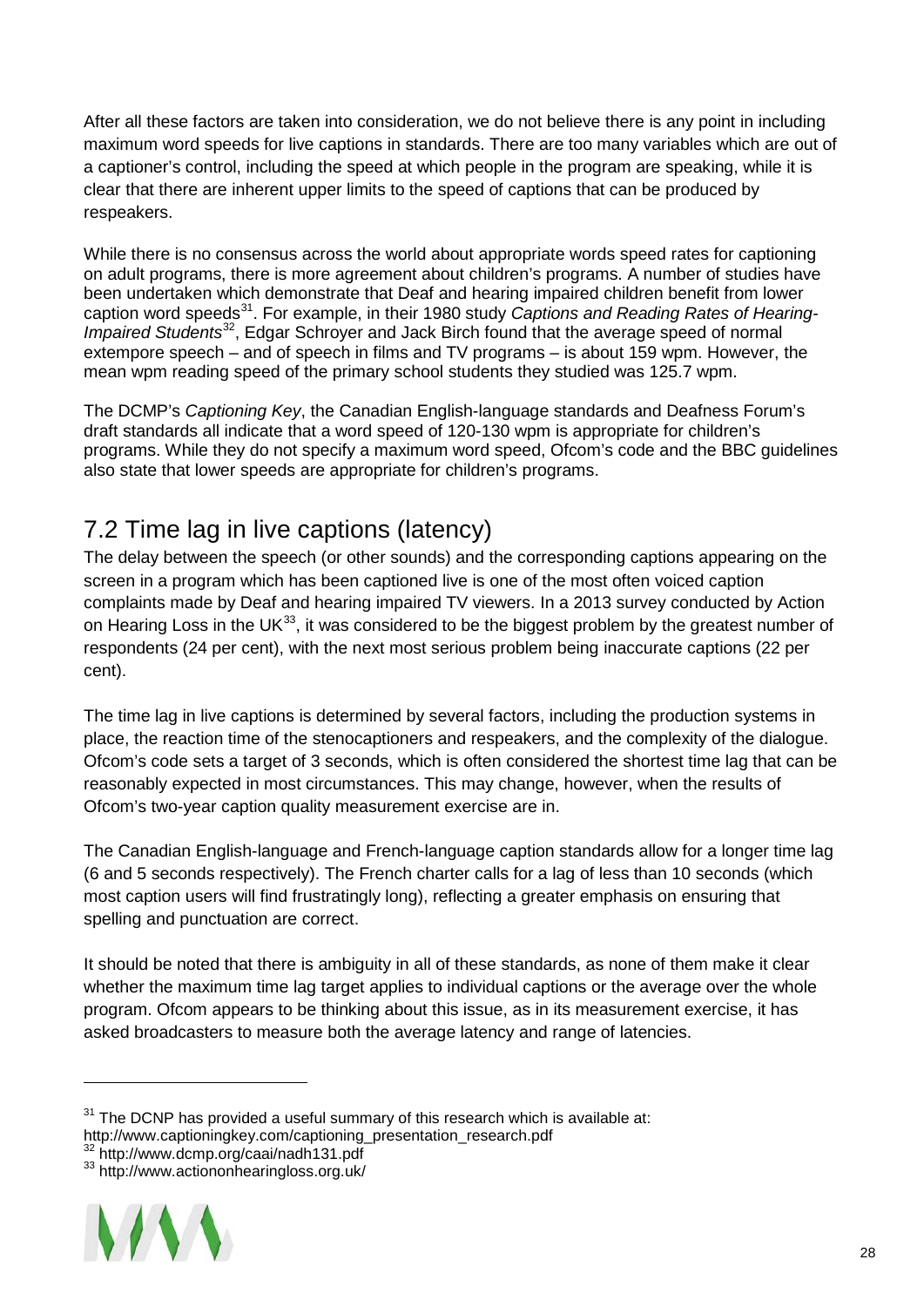The time lag in live captions is such a crucial factor for consumers that we feel that all caption quality standard should acknowledge this. We believe that 5 seconds is appropriate as a *target* which is achievable in most cases. It should be made clear that this target applies to the average time lag over the length of the program.

To overcome the problem of delay in live captions, it is often suggested that the broadcast of programs be delayed to allow time for the creation of the captions. This idea has generally been resisted by broadcasters, although it has been adopted by the Flemish public broadcaster VRT in Belgium, which delays its live programs by up to 10 minutes. And, as noted above, Ofcom will continue to discuss the idea with UK broadcasters.

### <span id="page-28-0"></span>7.3 Accuracy rates and measurement

Canada's CRTC is so far the only government regulator to have introduced a percentage accuracy rate (95 per cent in the English-language standard, 85 per cent in the French-language standard). The model it has chosen to determine the accuracy rate is the WER Model (see section 6.1) which basically counts every deviation in the caption file from the original audio without considering the seriousness of the errors. There are obvious problems with this approach.

The chief obstacle to including accuracy targets in caption standards has been finding a system which will take into account the relative seriousness of errors. The NER Model seems to be the most promising developed so far, especially as it has been geared toward evaluating respeaking captioning, now the most common form of live captioning in Europe. It therefore has potentially great benefits as a measure of accuracy for both regulators and caption suppliers, although the costs and labour time involved in it mean that it is not feasible to use it for more than a sampling of programs.

We therefore believe that Ofcom is right to have adopted the NER Model for its two-year live caption quality initiative to be completed by 2015. This will allow for thorough testing of the model on a variety of program genres, captioned by different access providers, and ultimately enable Ofcom to decide whether it would be practical and beneficial to introduce a caption accuracy metric into its code.

### <span id="page-28-1"></span>7.4 Captioning of late-delivery programs

One of the frustrations for caption consumers in recent years has been an increase in the live captioning of pre-recorded programs. Broadcasters have argued that this is inevitable given tighter production schedules which lead to programs being delivered late, the 'fast-tracking' of programs produced overseas so that they are screened here much earlier than previously, and an increase in overall captioning levels putting a strain on resources and meaning there is less opportunity to preprepare captions. During meetings held by the ACMA as it put together its caption guidelines, some consumer representatives argued that a cut-off time between a program's completion and broadcast should be nominated, below which it is acceptable to caption it live.

We believe the danger in setting a cut-off time would make it more likely for any program delivered in less time than this to be live captioned. It appears that this has happened in Canada (see section 5.2.2).

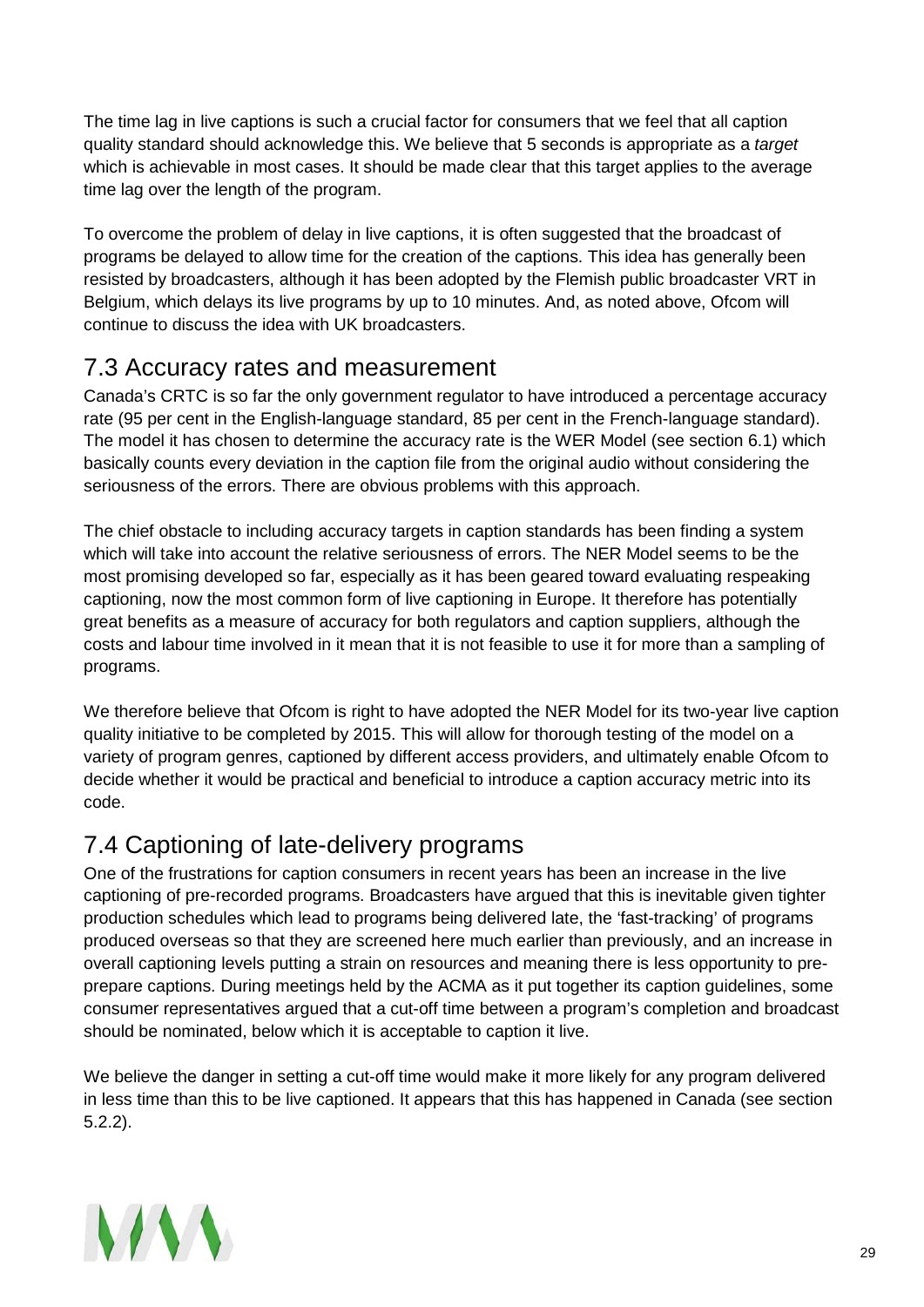## <span id="page-29-0"></span>7.5 Hybrid captioning

Media Access Australia has for a long time argued that the most effective way to achieve an overall increase in caption quality is to keep live scrolling captions to an absolute minimum.

In the context of news captioning, this means using the hybrid method of pre-preparing captions from scripts and other materials as far as possible, then sending them as block captions. We note though that even if the pre-prepared captions are sent as scrolling captions, there are potential benefits in reduced time lag and improved accuracy.

The hybrid method is currently used in the UK, Australia and France, and we would strongly encourage its use whenever it is technically possible to do so.

### <span id="page-29-1"></span>7.6 Converting live captions to block captions

There has been some research done on how scrolling captions affect viewers. A study of eye movements by Martinez and Linder<sup>[34](#page-29-3)</sup> found that viewers spend 88 per cent of their time reading scrolling captions, compared to 67 per cent of their time watching block captions. Another study by Rajendran, Duchowski, Orero, Martínez and Romero-Fresco concluded that 'according to eye movement metrics, text chunking by phrase or by sentence reduces the amount of time spent on subtitles, and presents the text in a way that is more easily processed.<sup>[35](#page-29-4)</sup>

Software now exists which can convert live captions created by respeakers or stenocaptioners to block captions rather than having them transmitted as scrolling captions. The drawback of this is that it increases the time lag between the captions and the audio. Consumers dislike the time lag in live captions, but they also dislike scrolling captions and the extra time that needs to be spent reading them. We therefore believe it would be worthwhile for caption suppliers to explore this technique and invite feedback from consumers and regulators.

# <span id="page-29-2"></span>8. General conclusions

Captioning has existed as a commercial service for many decades and the maturing of the industry has seen a gradual shift away from justifying the need or scope of captioning, to more practical matters covering issues like quality. Captioning did not appear in the same way, at the same levels of coverage, spontaneously across the world. It grew rapidly in large English-speaking markets, such as the UK and US and then more recently in other languages. The process of developing and formalising captioning standards has followed this uneven development of captioning.

As captioning spread across the world there has been a corresponding gradual increase in communication, sharing of information between advocates for captioning, regulators, suppliers and their clients and practical application of standards to real-world situations.

<span id="page-29-4"></span><sup>35</sup> Rajendran, D.J., Duchowski, A.T., Orero, P, Martínez, J and Romero-Fresco, P, 'Effects of Text Chunking on Subtitling: A Quantitative and Qualitative Examination'. (Page 11). This can be downloaded from http://andrewd.ces.clemson.edu/research/vislab/docs/perspectives.pdf



<span id="page-29-3"></span><sup>34</sup> Martínez, J., & Linder, G. (2010, October 6-8). 'The Reception of a New Display Mode in Live Subtitling'. In *Proceedings of the Eighth Languages & The Media Conference* (pp. 35–37).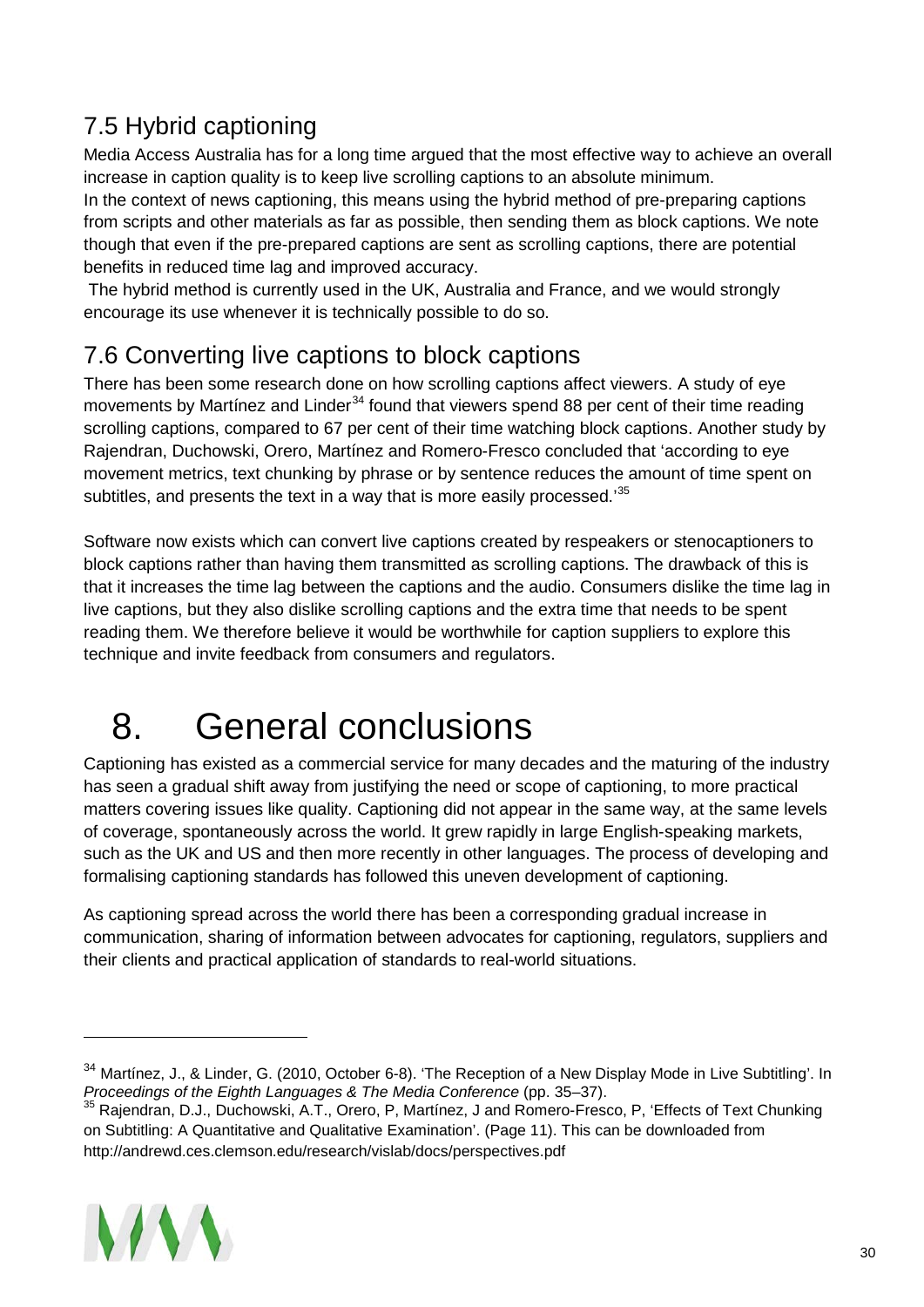There has always been a tension between formality (wanting to provide specific metrics/descriptions of what should be presented) and practical reality (what is delivered by suppliers due to broadcast environments, human capability and viewer feedback). This is not unique to captioning quality regulation but it has been refined with more practical input and acceptance of compromises by viewers.

The predominant area of caption quality issues remains programs that are captioned live. This is due to the inherent nature of live programming which amplifies any shortcomings in a caption production process, particularly the very limited ability to correct errors as they occur.

The issues that always impact on quality are: training, experience of the captioner, interaction with the broadcaster, resources devoted to the task (including being able to cope with peaks of demand), and quality control of output.

A significant evolution is that regulators have become more practically focused over time and less fixated on legalistic measurements. This also reflects better communication between regulators and the broadcasters that they regulate, and a better understanding of how content is produced and delivered across a range of platforms.

There is a trend to more universality in captioning standards reflecting the better communication of standards and the internationalisation of suppliers and their broadcast clients (with a couple of notable exceptions, such as the French colouring standards). Encouraging this process helps to better align the objectives of cost-effective delivery of program content and consistently delivery of high quality access.

# <span id="page-30-0"></span>9. MAA recommendations

It is clear from the research that a simplified set of recommendations saying that presentation speeds should be set at particular levels or specific colours should be used for sound effects are not very helpful in delivering more consistent, high quality captions. Instead the evidence suggests that effort is better focused on communication, sharing of information and grounding standards discussion in practical reality. Finally, the ultimate arbiter of quality, the viewer, should be a key party to those discussions and deliberations.

More specifically the following recommendations are made:

- 1. Greater discussion across national boundaries and information sharing between regulators about their approaches will help standardise high quality.
- 2. That the move to towards practical experimentation (such as Ofcom's approaches) and fieldtesting of different approaches and evaluation models be encouraged.
- 3. That consumers are involved in decision-making about what works for them (i.e. the trade-off between time lag and block captions for live programs).
- 4. That the use of the hybrid method of captioning be encouraged for news and current affairs programs.

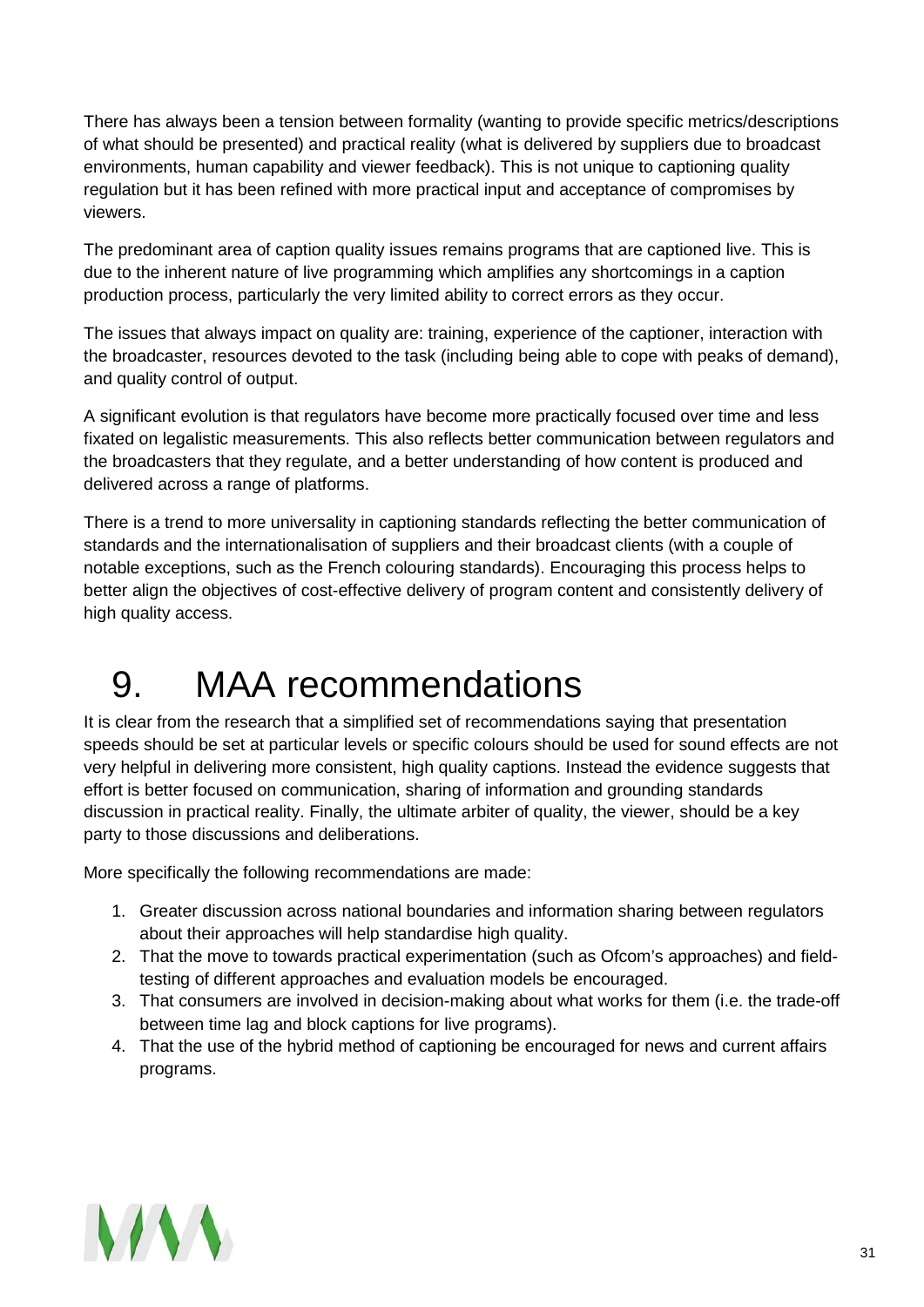# <span id="page-31-0"></span>Acknowledgements

I would like to thank Larry Goldberg, Tia Muller, David Padmore, Chris Howe, Adrian Chope, Pablo Romero-Fresco, Michelle Kwan, Nicole Gilvear, Margaret Lazenby and Laura Greeves for help in compiling this paper.

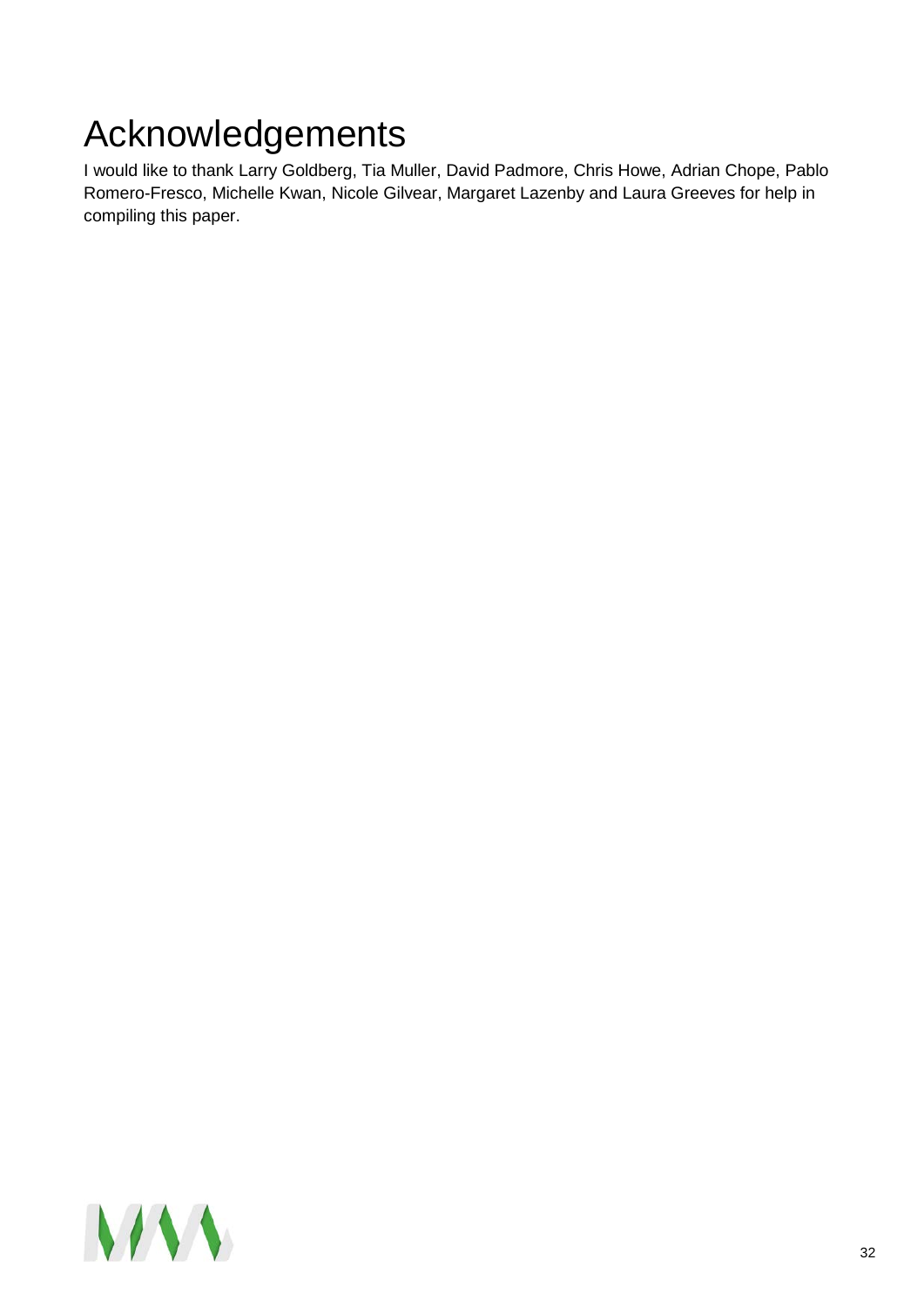# <span id="page-32-0"></span>Appendix: Metrics in international caption standards

**Table 3 Metrics in international caption standards**

| <b>Country</b> | <b>Document</b>                               | <b>Accuracy rate</b>                                                                               | Time lag in live<br>captions | <b>Word speed</b><br>(presentation)                                                                                                             |
|----------------|-----------------------------------------------|----------------------------------------------------------------------------------------------------|------------------------------|-------------------------------------------------------------------------------------------------------------------------------------------------|
|                |                                               |                                                                                                    | (latency)                    |                                                                                                                                                 |
| <b>UK</b>      | Ofcom code                                    | Not specified.                                                                                     | No more than 3<br>seconds    | Pre-recorded<br>programs: $160 - 180$<br>wpm.<br>Live programs: no<br>more than 200 wpm.<br>Slower speeds<br>appropriate for young<br>children. |
| <b>UK</b>      | <b>BBC</b> guidelines                         | Not specified.                                                                                     | Not specified                | Adult programs: 140<br>wpm (but can go up to<br>180 wpm).<br>Lower speeds for<br>children's programs.                                           |
| Canada         | <b>CRTC English-</b><br>language<br>standards | For pre-<br>recorded<br>programs, the<br>target is 100%.<br>For live<br>programs: at<br>least 95%. | Must not exceed 6<br>seconds | Adult programs:<br>Verbatim - speech<br>must only be edited<br>as a "last resort".<br>Children's programs:<br>$120 - 130$ wpm.                  |
| Canada         | <b>CRTC French-</b><br>language<br>standards  | For pre-<br>recorded<br>programs, the<br>target is 100%.<br>For live<br>programs: at<br>least 85%. | Must not exceed 5<br>seconds | Adult programs:<br>Verbatim - speech<br>must only be edited<br>as a "last resort".                                                              |
| Canada         | CAB standards                                 | For pre-<br>recorded<br>programs, the<br>target is 100%.<br>For live<br>programs: at<br>least 95%. | Must not exceed 6<br>seconds | Adult programs:<br>Verbatim - speech<br>must only be edited<br>as a "last resort".<br>Children's programs:<br>$120 - 130$ wpm.                  |
| France         | <b>CSA</b> charter                            | Not specified.                                                                                     | Less than 10<br>seconds      | $144 - 180$ wpm.                                                                                                                                |

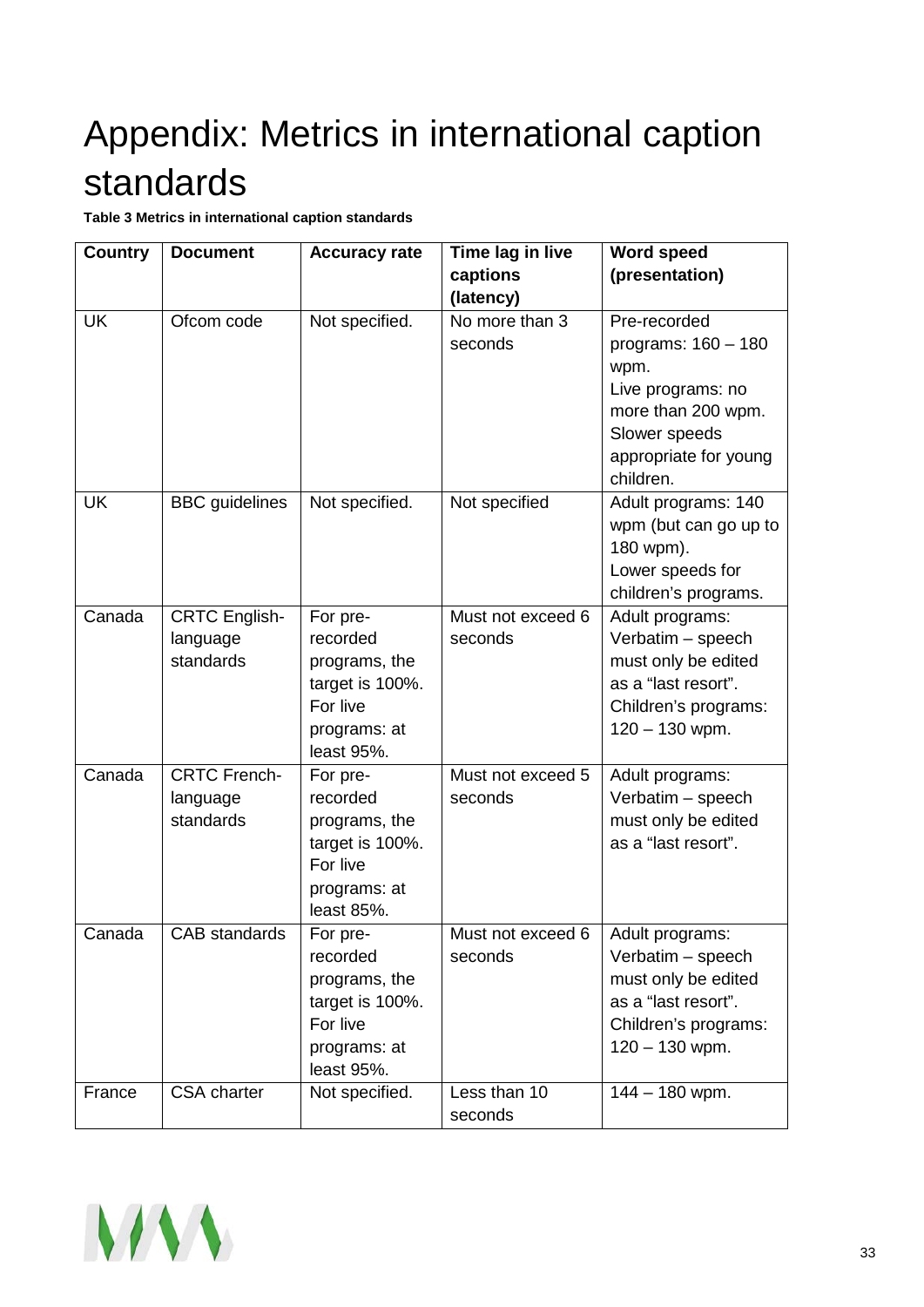| <b>Country</b> | <b>Document</b>                            | <b>Accuracy rate</b> | Time lag in live<br>captions<br>(latency) | <b>Word speed</b><br>(presentation)                                                                                                                                          |
|----------------|--------------------------------------------|----------------------|-------------------------------------------|------------------------------------------------------------------------------------------------------------------------------------------------------------------------------|
| Spain          | <b>AENOR</b><br>standards                  | Not specified.       | Not specified                             | 15 characters per<br>second (approx. 173<br>wpm).                                                                                                                            |
| Germany        | <b>ZDF</b> standards                       | Not specified        | Not specified                             | Adult programs:<br>147 wpm<br>Children's programs:<br>115 wpm                                                                                                                |
| Germany        | ARD standards                              | Not specified        | Not specified                             | Adult programs:<br><b>115 wpm</b><br>Children's programs:<br>77 wpm                                                                                                          |
| <b>US</b>      | <b>DCMP</b><br>Captioning Key              | Goal of 100%.        | Not specified                             | Adult programs: 150 -<br>160 wpm.<br>Lower to middle-level<br>educational media:<br>$120 - 130$ wpm.<br>Upper-level<br>educational media<br>slightly higher than<br>130 wpm. |
| <b>US</b>      | <b>WGBH</b><br>Captioning FAQ              | Not specified        | Not specified                             | Not specified,<br>although verbatim<br>where possible.                                                                                                                       |
| Australia      | <b>Deafness</b><br>Forum<br>draft standard | Not specified        | Not specified                             | 180 wpm for adult<br>programs.<br>$120 - 60$ wpm for<br>children's programs.                                                                                                 |